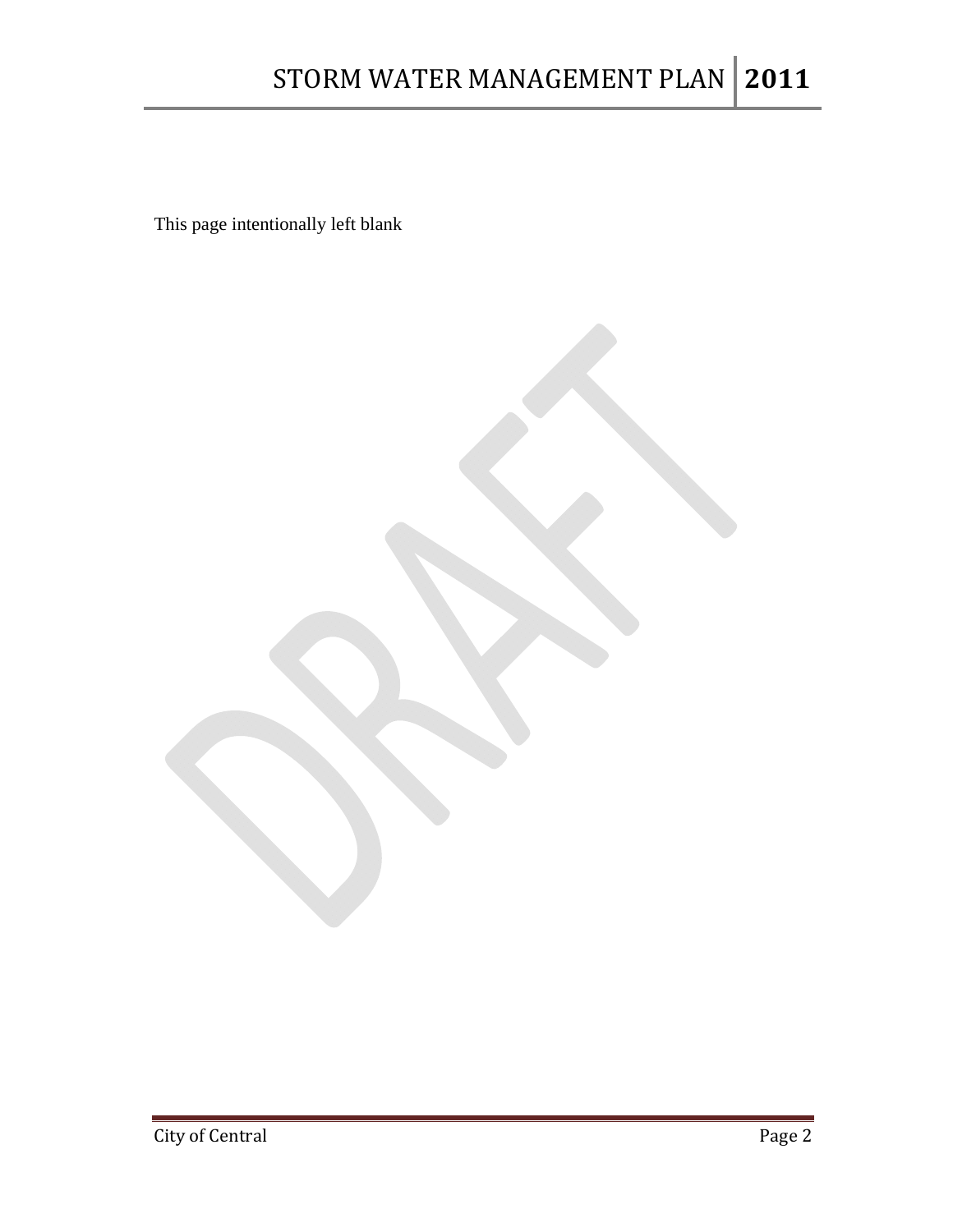| Table of Contents:                                                  | Page No. |
|---------------------------------------------------------------------|----------|
| Preface                                                             | 5        |
| 1. Structural Controls and Storm Water Collection System Operations | 7        |
| 2. Post-construction Storm Water Management in New Development      | 9        |
| 3. Roadways                                                         | 13       |
| 4. Flood Control Projects                                           | 15       |
| 5. Pesticide, Herbicide and Fertilizer Applications                 | 19       |
| 6. Illicit Discharge and Improper Disposal                          | 23       |
| 7. Spill Prevention and Response                                    | 31       |
| Industrial and High Risk Runoff<br>8.                               | 33       |
| 9. Construction Site runoff                                         | 37       |
| 10. Public Education and Outreach                                   | 41       |
| 11. Monitoring Programs                                             | 43       |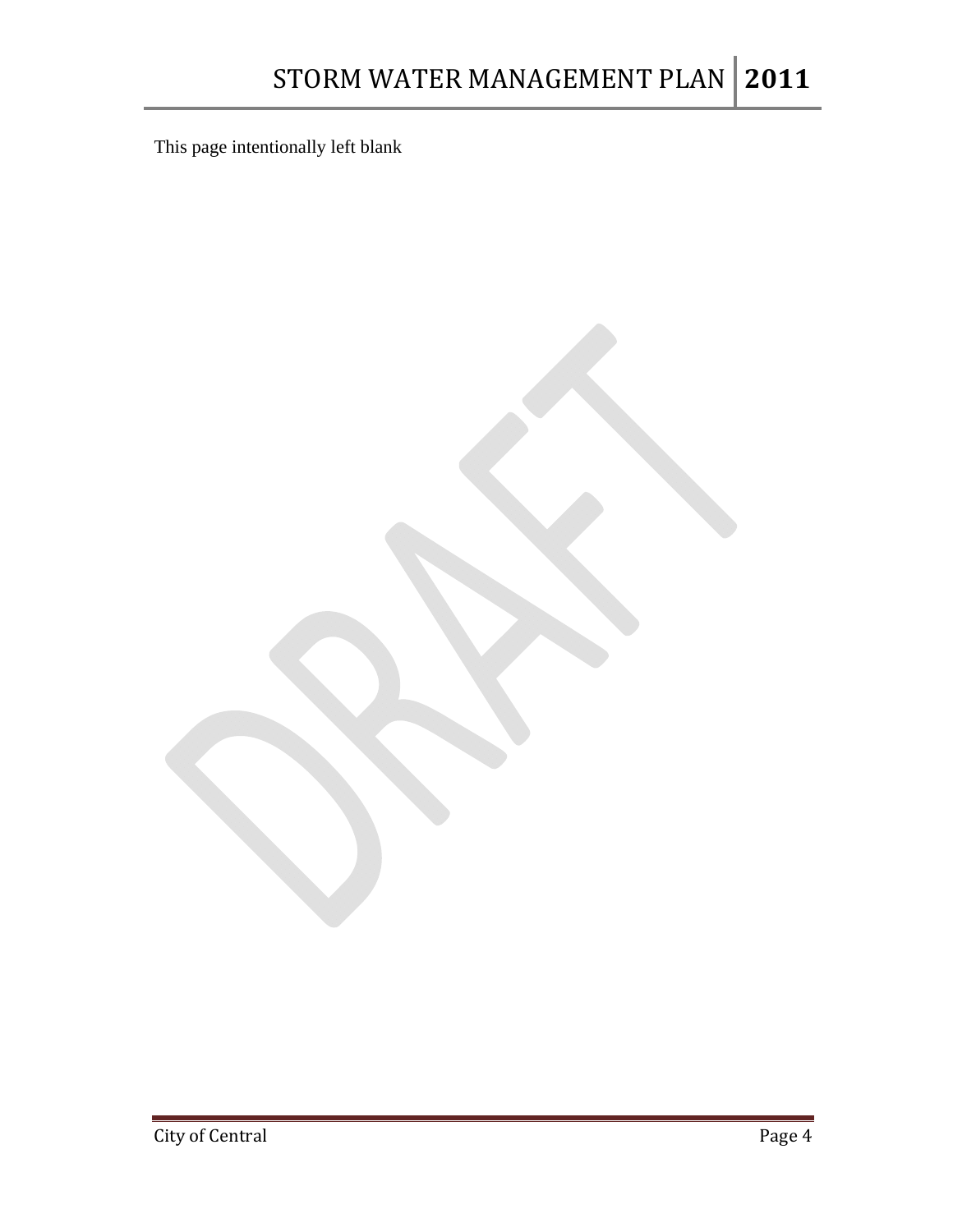#### PREFACE

The City of Central is in East Baton Rouge Parish in the state of Louisiana, and is a co‐ permittee in the LPDES discharge permit for the Regulated Municipal Separate Storm Sewer Systems within East Baton Rouge Parish, owned or operated by the City of Baton Rouge/Parish of East Baton Rouge, Louisiana Department of Transportation and Development (District 61), Louisiana State University, Southern University, The City of Baker, the City of Zachary, and the City of Central.

This SWMP is indicative of our efforts to meet and/or exceed the requirements set forth by the State of Louisiana Department of Environmental Quality regarding discharge permit number LAS000101, including monitoring of discharge to the following receiving waters:

- 040102 Comite River from Hwy. 64 to White Bayou (Scenic)
- 040103 Comite River from White Bayou to the Amite River
- 040302 Amite River from LA 37 to Hwy 190 (at the Comite River intersection)

The water bodies indicated above are designated for use of (A) Primary Contact Recreation, (B) Secondary Contact Recreation, (C) Fish and Wildlife Propagation, with the upper portion of the Comite River also acting as (G) Outstanding Natural Resource Waters. The storm water outfalls for the City of Central are located in the Lake Pontchartrain Basin, containing Lakes Maurepas, Ponchartrain, and Borgne which receive rain and storm water runoff from the City of Central via the Amite River. The following measures will be utilized to control the basic classes of pollutants that are known to cause water quality impairment.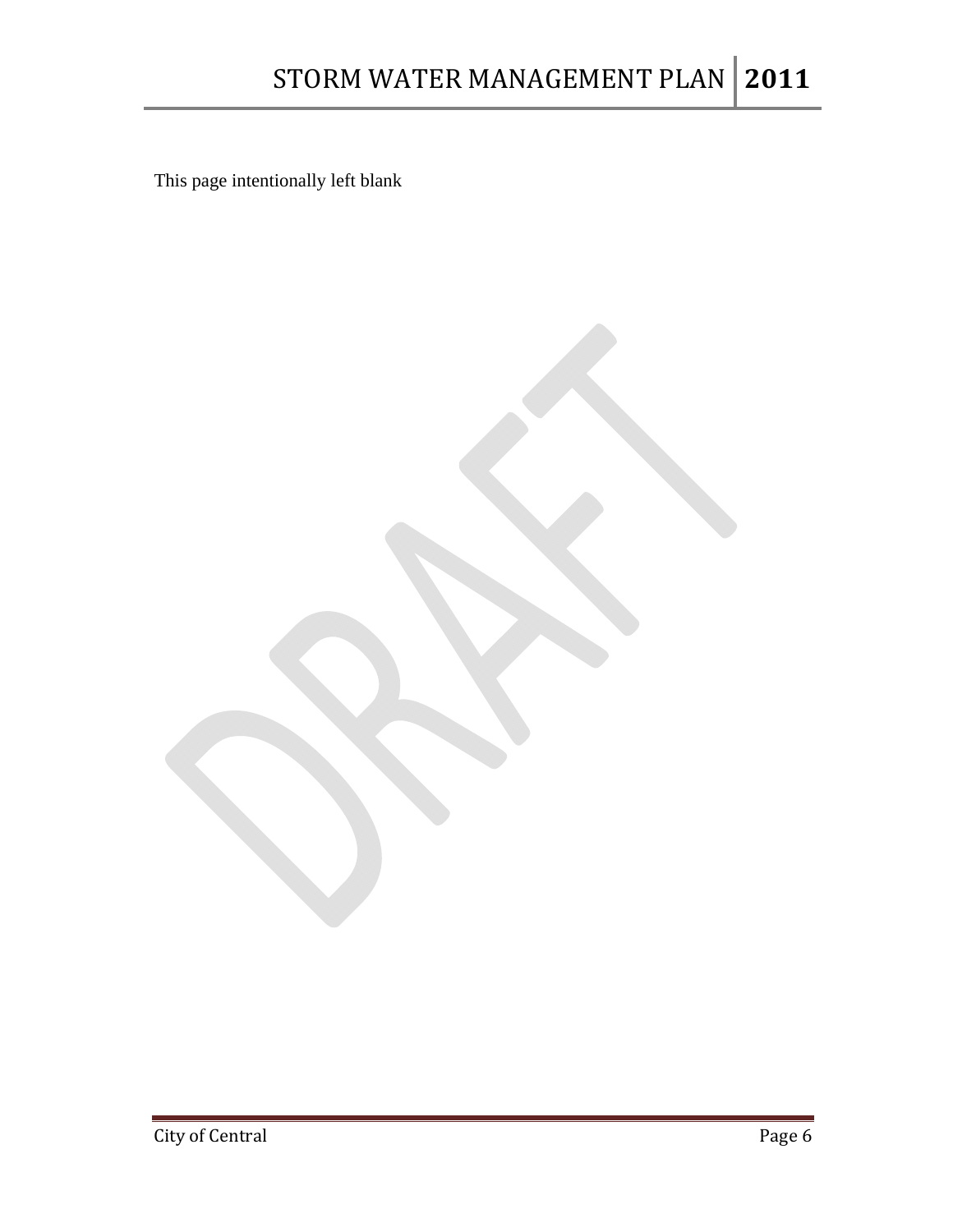#### **1. STRUCTURAL CONTROLS AND STORM WATER COLLECTION SYSTEM OPERATION:**

The City of Central has adopted a program to maintain the structural integrity and hydraulic efficiency of the storm water system which includes the following:

- a. Removing debris and solids that may obstruct flow or reduce retention capacity in streams and ditches.
	- i. The Department of Public Works (DPW) oversees and implements measures to keep the ditches and streams within the City limits free and clear of obstruction. The work to be done is generated by daily visual inspections of the rights of ways and ditches as well as by calls to our DPW department. All complaints are investigated and addressed immediately if possible.
- b. Dredging canals and excavating roadside which have silted in.

- I. Quantify the linear feet of roadside excavation performed by DPW
- II. Quantify the linear feet of canals and ditches that are dredged each year
- III. Track the number of failing catch basins and drain pipes repaired
- IV. Identify basins and drain pipes washed and/or cleared of debris
- V. Add any new pipe and inlets installed to the regular maintenance system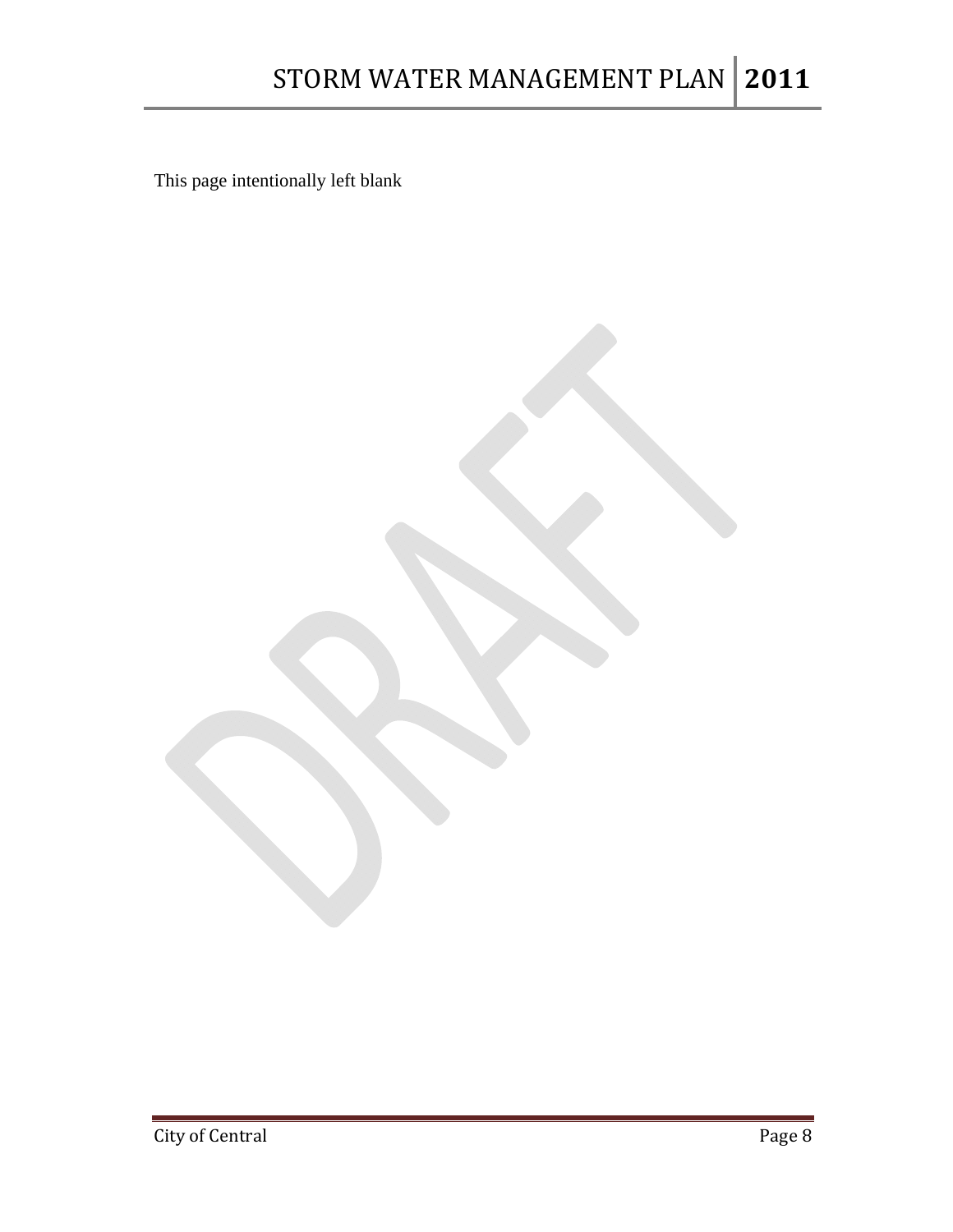## **2. POST CONSTRUCTION STORM WATER MANAGEMENT IN NEW DEVELOPMENT AND SIGNIFICANT RE‐DEVELOPMENT:**

All developments are subject to the requirements and specifications of Unified Development Code (UDC) Section 15. UDC Section 15 insures that planning for postconstruction runoff controls begins in the initial planning phases of a development before the City grants permission for the development to proceed. Section 15 also requires that the proper legal documents are prepared to insure long term maintenance and operation of the post-construction controls. This will include covenants to require that owners of commercial property and homeowners associations of residential subdivisions maintain and operate the runoff controls for the long term.

- 1. Actions Required Before Permit Approval
	- a) Storm Water Management Plan- All developments and significant redevelopments as defined in the City UDC Section 15.13 will be required to prepare a Storm Water Management Plan (SWMP) subject to the requirements of UDC Section 15.13 prior to receiving approval for a building permit. The SWMP shall include:
		- i) Location: Map of location of subject property and adjacent developments and infrastructure.
		- ii) Existing Conditions: Description and map of existing site conditions, including land cover, contours, soil types, and estimated pollutant load.
		- iii) Proposed Development: Description and site plan of the proposed development, including land cover, contours, empirically expected pollutant load, and proposed drainage ways and storm water best management practices.
		- iv) Plan Implementation: Description of the specific proposed drainage ways and storm water best management practices and how they meet the requirements for drainage and water quality as described in Sections 15.14 and 15.16 respectively.
		- v) Maintenance: Description of how the proposed drainage ways and storm water best management practices will be maintained.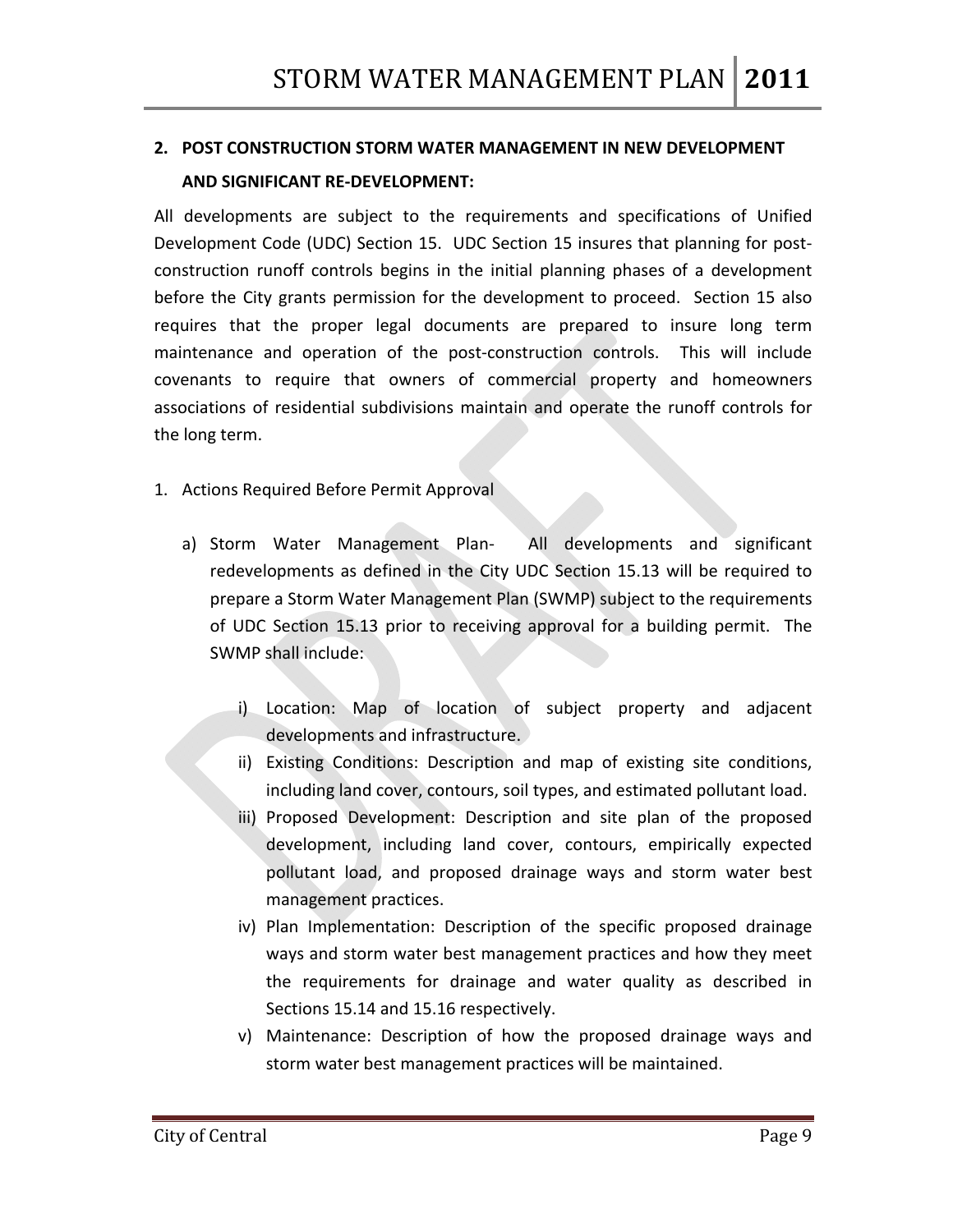#### b) Drainage Impact Study

All developments will be required to prepare a Drainage Impact Study (DIS) subject to the requirements of UDC Section 15.15 prior to receiving DPW‐ Environmental Approval for a building permit except for developments in which the area of impervious surface does not exceed twenty (20) percent of the development area or additions or modifications to existing developments which result in no more than a ten percent increase in existing impervious area and which have existing public storm drainage facilities designed to accommodate runoff from the existing site. The DIS will include:

- i. Location
- ii. Description of existing and future land use, proposed development, soil types, vegetative cover, watershed slopes, estimated percent of impervious area for pre and post development and photos of existing channels, ditches, natural drains, and drainage structures.
- iii. Watershed map that delineates the drainage boundaries, acreage, slope of basins and peak ten‐year runoff rate at entry and exit points of the development.
- iv. On‐site and off‐site hydrologic capacity.
- v. Special conditions such as Special Flood Hazard Ares [Flood Insurance Rate Map (FIRM) Zones A and AE.], regulatory flood zones, fill placement location and mitigation requirements, potential wetland sites, churches, schools, cemeteries, landfills and hazardous waste sites, and parks.

#### c) Water Quality Impact Study

All developments will be required to prepare a Water Quality Impact Study (WQIS) subject to the requirements of UDC Section 15.17 prior to receiving approval for a building permit except for sites with a developed area or less than one acre and farming or agricultural activities. The WQIS shall include:

i. Existing Site Conditions and Location: Including watershed and sub watersheds, Total Maximum Daily Loads (TMDLs), soils and topography, and land cover.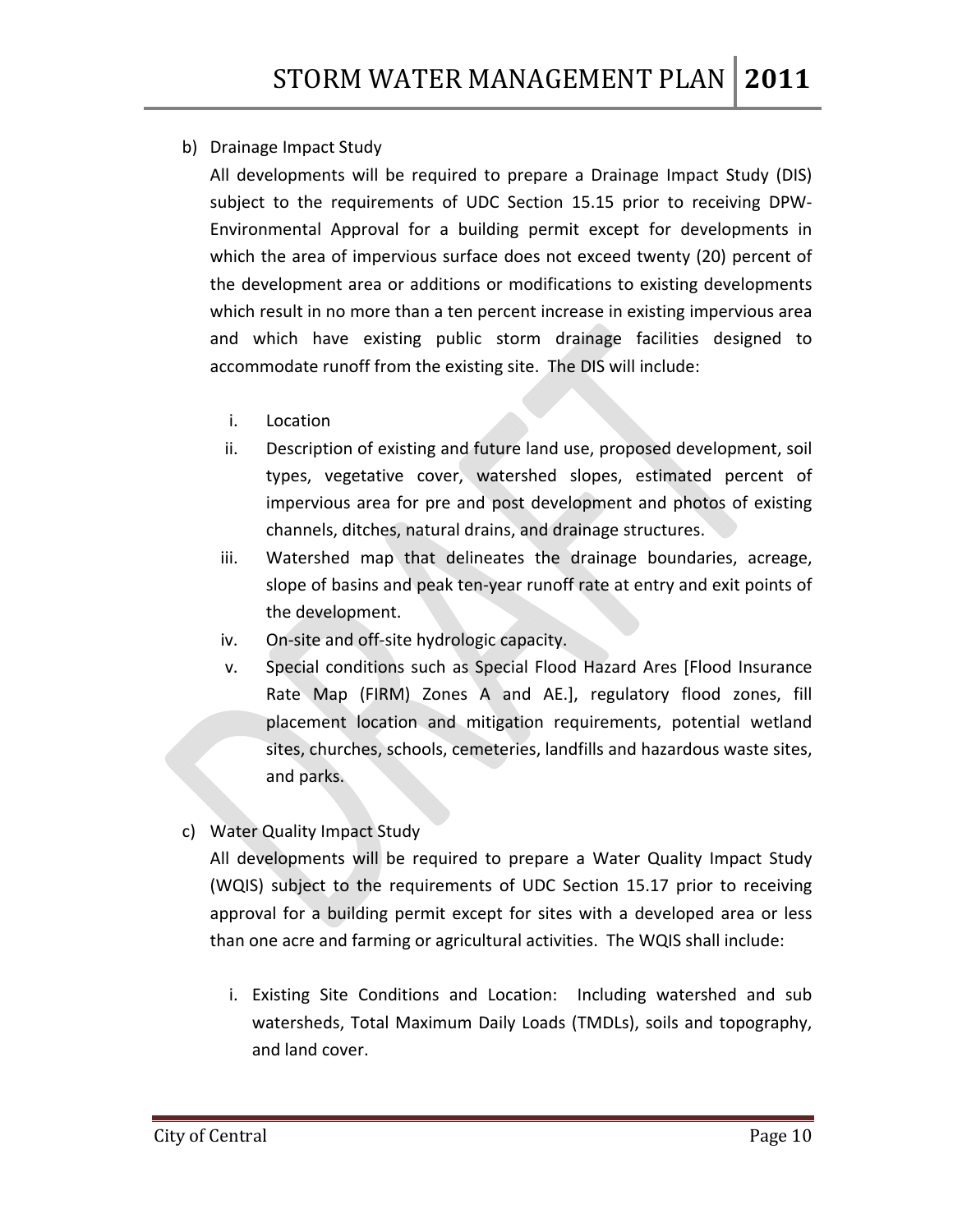- ii. Proposed Development Conditions: Including watershed and sub watersheds; land cover; land cover comparison table; and empirically expected pollutants from land cover, uses, and activities.
- iii. Proposed Water Quality Treatment: Description of the specific proposed Storm water Treatment Train (as described in UDC Appendix K) and storm water best management practices and how they meet the requirements for drainage and water quality as described in Sections 15.14 and 15.16 respectively.
- iv. Water flows per sub watershed (cfs).
- d) Enforcement‐ The DPW‐Engineering Division will evaluate and enforce the previously described studies.
- 2. Activities During Construction

During the construction phase, DPW‐Inspections Division will oversee the construction of any post‐construction runoff controls during their regularly scheduled inspections.

3. Post Construction Activities

DPW‐Environmental Division and DPW‐Inspections Division will develop a schedule for inspecting post‐construction runoff controls and insuring their continued proper operation and maintenance.

- 1. Develop a schedule for inspection of post-construction runoff controls.
- 2. Develop a database to record inspection and enforcement activities related to post construction runoff controls.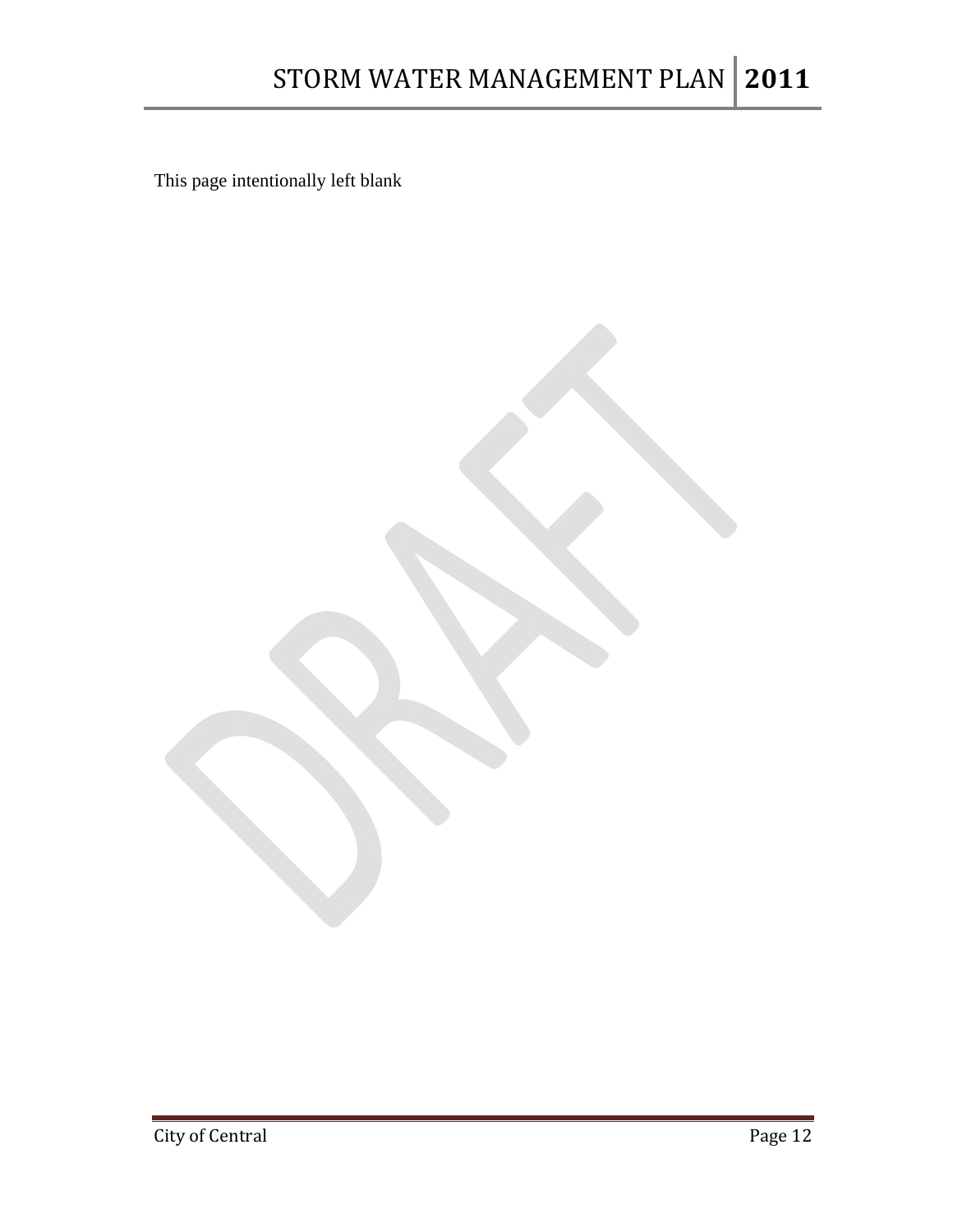#### **3. ROADWAYS:**

The following measures are employed to limit illicit discharge to waterways caused by the operation and maintenance of public streets, roadways and highways:

- a. Grass cutting and removal of litter from streets and city owned vacant lots is done routinely.
- b. Tree limbs that are within public rights‐of‐way and other servitudes which are impeding drainage and sewer system performance are removed.
- c. Sand is applied to streets in response to spills.
- d. Roadways are stabilized immediately following construction activities.
- e. Streets are swept and debris is collected and disposed of following all festivals, parades, celebrations, and the like.
- f. Trash collection is provided by Allied Waste, Inc., a private solid waste management company. The City/Parish maintains reports of the amount of waste collected. Complaints are handled by the City/Parish 3‐1‐1 call center. General trash collection in Central is on Wednesdays and Saturdays. Additional bulk debris pickup is on Wednesdays.
- g. The City of Central maintains an "Adopt‐a‐street" program whereby citizens and businesses join in the effort to keep litter picked up on a designated portion of roadway.
- h. City work crews pickup and properly dispose of all limbs and cutting generated by them in performance of their duties.
- i. State highways within the City limits are monitored and maintained by the State Maintenance Division, State Highway Maintenance Unit. The unit provides grass cutting and litter control on state highways.
- j. The City Maintenance Yard utilizes the following measures to limit illicit discharge of pollutants from machinery and automobiles:
	- i. Xxxxxx
	- ii. Xxxxxxxxx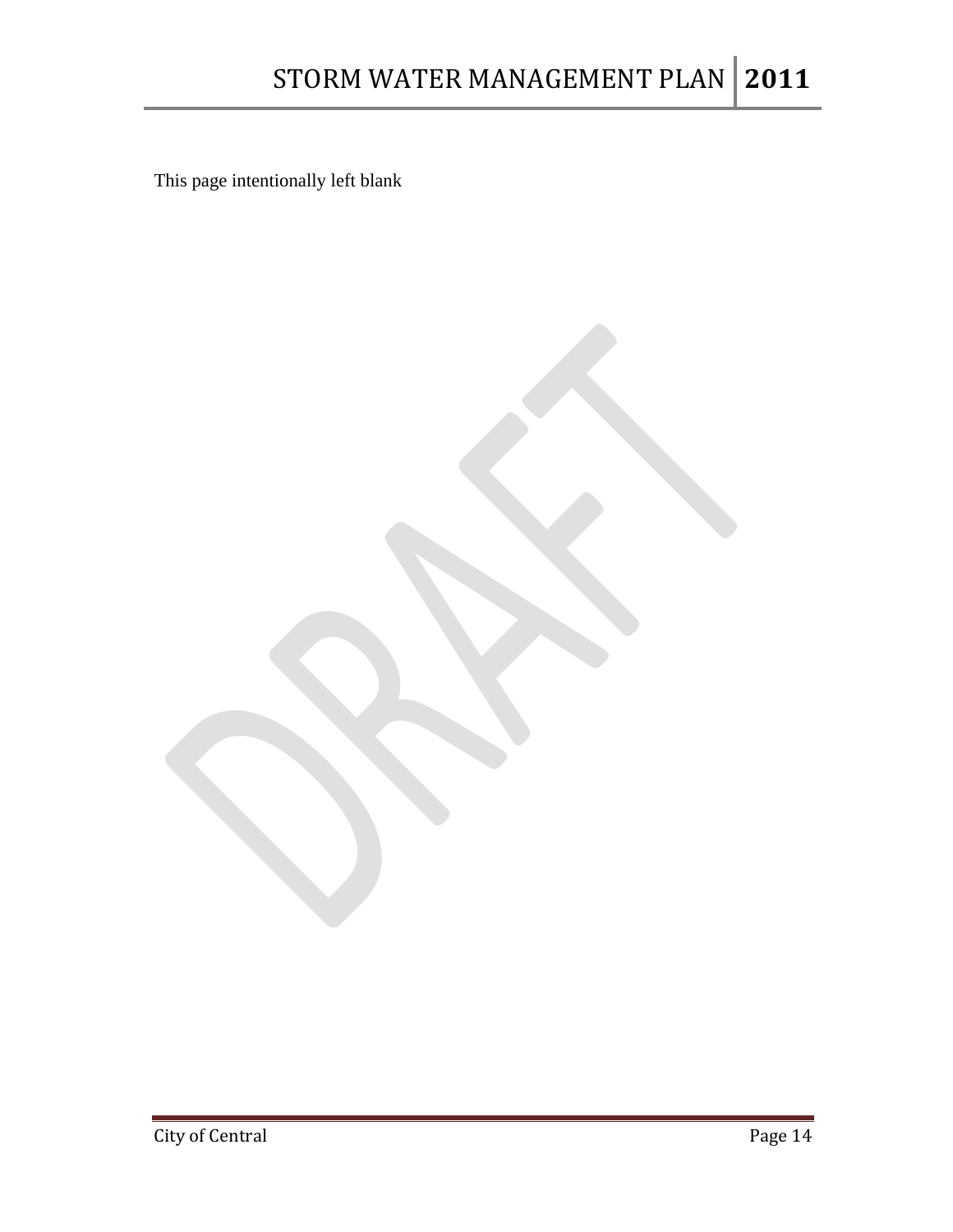#### **4. FLOOD CONTROL PROJECTS:**

Chapter 15 of the Unified Development Code: "Floodways, Floodplains, Drainage and Water Quality" is managed by the Department of Public Works (DPW). By adoption of this ordinance by the City of Central, all facets are being implemented and enforced. Chapter 15 of the UDC limits construction along the Amite River and has increased the 100 year flood elevations in Zones A and Zones AE according to the Federal Emergency Management Agency's (FEMA's) latest adopted FIRM & FIS data.

- Zone A are areas of one hundred (100) year flood, base flood elevations and flood hazard factors not determined.
- Zone AE are areas of one hundred (100) year flood, base flood elevations and flood hazard factors determined.

Updating of the City flood zone maps is required by FEMA in order to maintain parish eligibility for the National Flood Insurance Program (NFIP). The NFIP requires the implementation of the Flood Management Project Program. Updating the flood map is an on going process done by FEMA. A new map is produced every ten (10) to fifteen (15) years. One major aspect of Chapter 15 of the UDC that will positively impact the water quality of receiving water bodies is the establishment of a regulatory floodway along the Amite River which limits construction. There is also a zero impact fill restriction set on the areas that are located within the identified flood zones.

The principle flooding in the Parish is caused by backwater flooding along the Amite and Comite Rivers and their tributaries. The backwater that affects the Comite River also causes major flooding to its tributaries which are Draughan Creek, Beaver Bayou, Shoe Creek and Blackwater Bayou.

During the last 25 years, water from the Amite and Comite Rivers has often combined to create costly floods. The Comite River Diversion Canal Flood Control Project is a flood management plan that will alleviate flooding in Central. The 12-mile canal is designed to mitigate flooding from approximately 92,581 homes and approximately 8,640 businesses along the Amite and Comite Rivers southeast of Baton Rouge. It is designed to route flood water from the Comite River into the Mississippi River rather than into the smaller Amite River. Models indicate the project would reduce flood levels by 1.5 feet on the Amite River at Denham Springs and by as much as 6 feet on parts of the Comite River. Due to funding delays, the schedule for project completion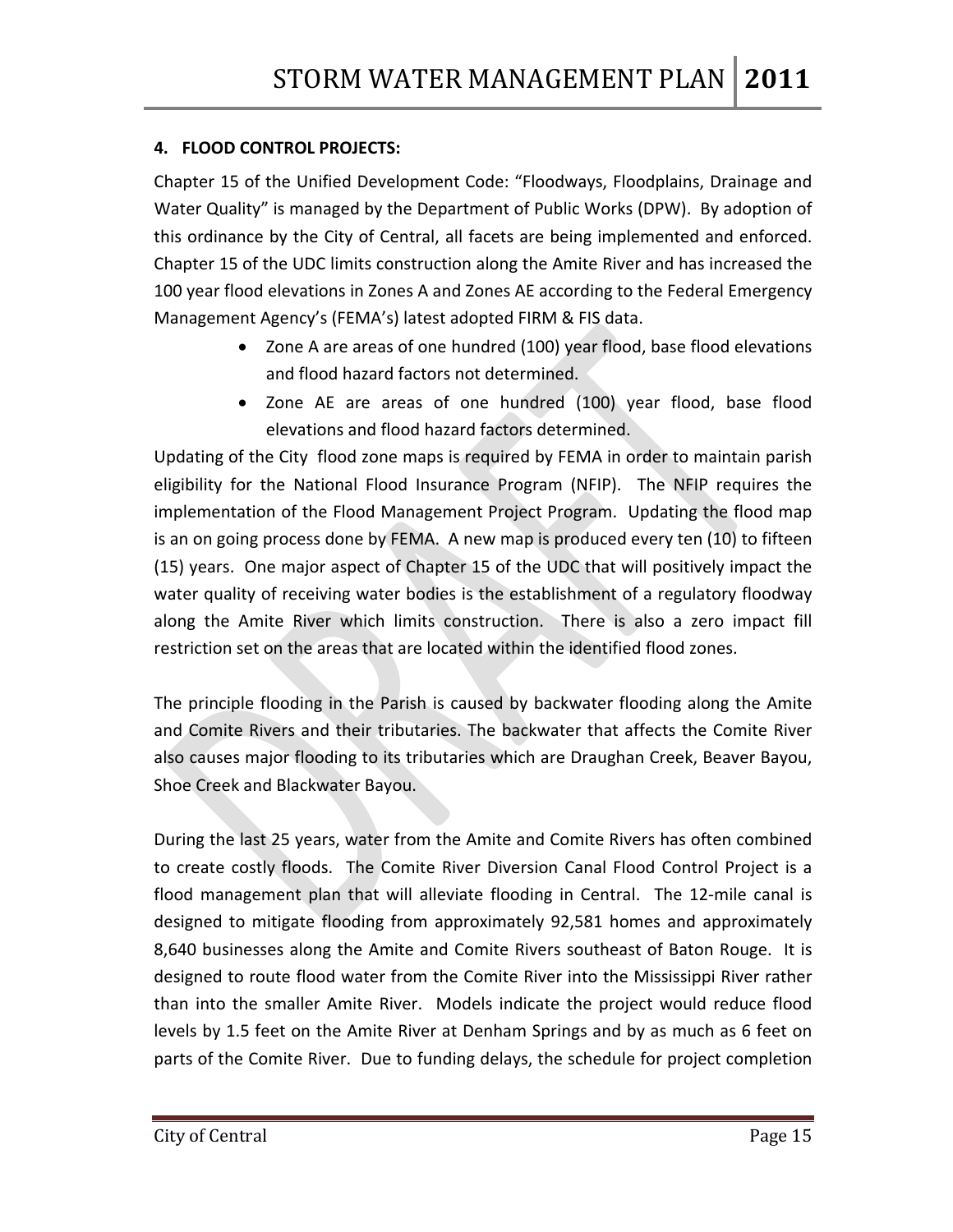had to be extended to the year 2016. East Baton Rouge is committed to do its part in the drainage maintenance of the diversion canal once it is completed.

The City of Central has the following Legal Authority:

- 1. Planning and Zoning‐ Chapter 15 of the Unified Development Code: "Floodways, Floodplains, Drainage and Water Quality" states that two copies of the required Drainage Impact Study of the proposed development and surrounding affected areas must be submitted to the Department of Public Works. The development will not be approved until the Drainage impact Study has been reviewed and approved by the Department of Public Works.
- 2. Transferor of Land and/or Buildings‐ Section 12:5 of the Code of Ordinances for the City of Central states that every transferor of land and/or buildings within the City of Central to furnish to the transferee a statement regarding flooding of the property; requiring every real estate agent or real estate broker who represents a transferor of land and/or buildings, and if there is none, then the notary performing the act sale, to provide the transferor with a form for the required disclosure, and providing penalties for failure to comply therewith.
- 3. Obstruction of Drainage‐ Section 12:401 of the Code of Ordinances for the City of Central states that no person shall impede or obstruct the passage flow of water of any gutter, ditch or drain or in any manner dam the same, including sweeping or placing leaves, branches or other debris in the gutter, ditch or drain or within any servitude or right-of-way used for drainage purposes; nor shall a property owner or resident allow such material to remain in a gutter, ditch, drain, drainage servitude or right-of-way immediately adjacent to the property where they reside.
- 4. Flood Prevention‐ Chapter 15 of the Unified Development Code: "Floodways, Floodplains, Drainage and Water Quality" states that the flood hazard areas of the City are subject to periodic inundation, which results in loss of life and property, health and safety hazards, disruption of commerce and governmental services, and extraordinary public expenditures for flood protection and relief, all of which adversely affect the public health, safety, and general welfare. It also states that these flood losses are created by the cumulative effect of obstructions in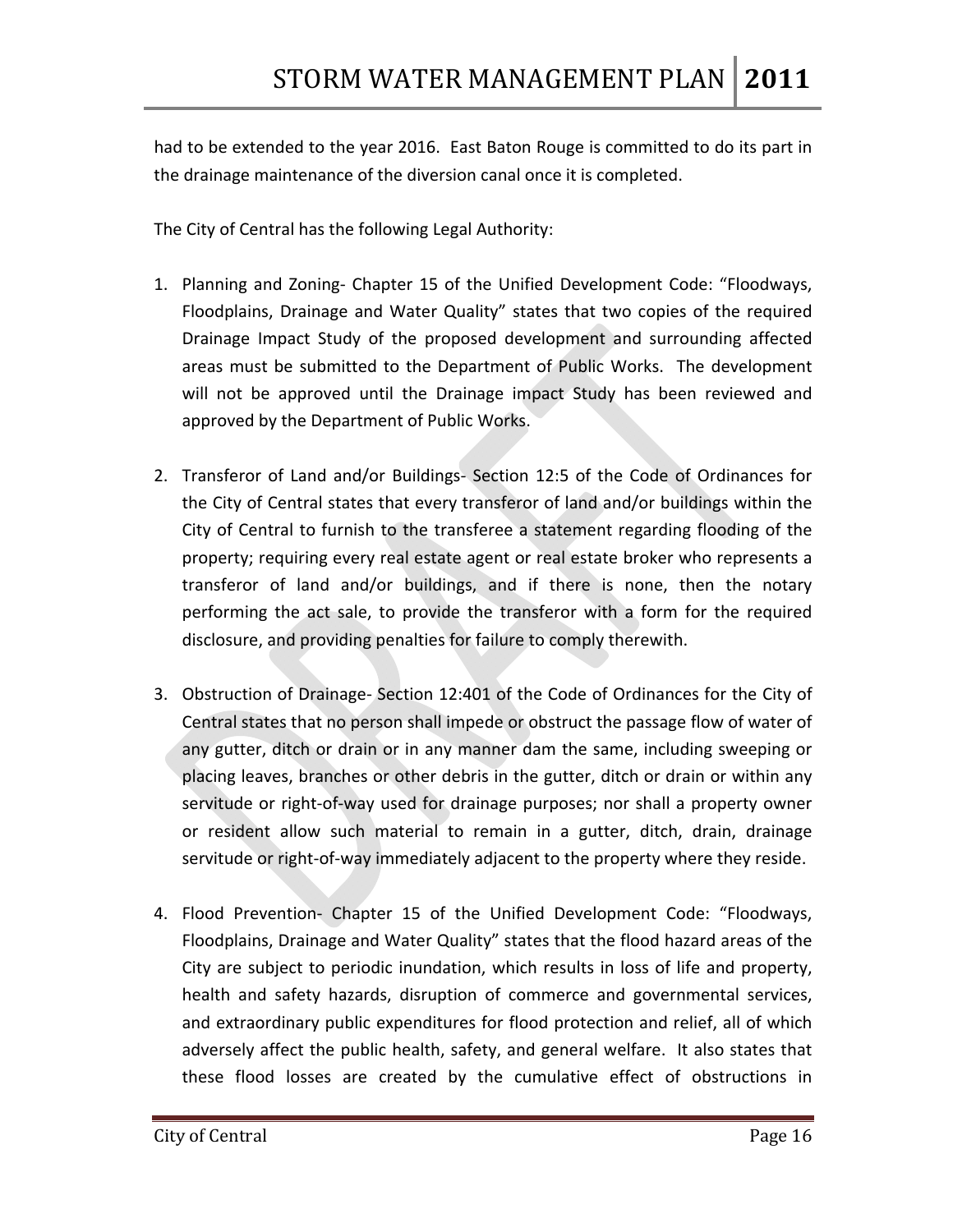floodplains which cause an increase in flood heights and velocities, and hazardous to other lands because they are inadequately elevated, flood‐proofed, or otherwise protected from flood damage.

- 1. Completing the Comite River Diversion Canal Flood Control Project
- 2. DPW Drainage Engineering will maintain the maintenance once it is completed.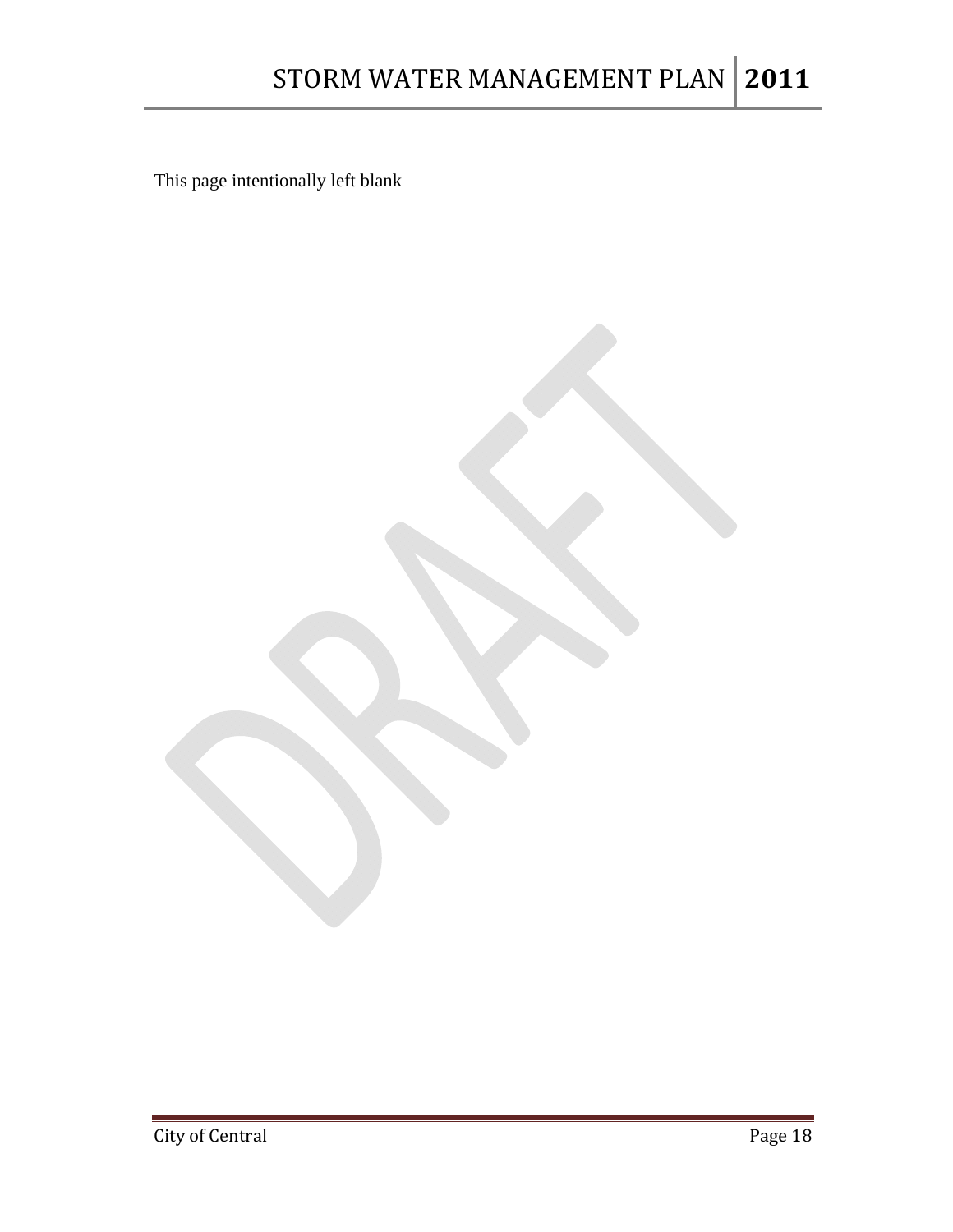#### **5. PESTICIDE, HERBICIDE AND FERTILIZER APPLICATIONS:**

Application of pesticides, herbicides and fertilizer within the City of Central comes under the laws and regulations of the State Agriculture and Forestry Department. Certification and licensing by the State Agriculture and Forestry Department as well as the Louisiana Pesticides Applicators Association are needed for the commercial, municipal, and institutional application of pesticides, herbicides and fertilizers. There are a few agencies that manage and oversee the application of pesticides, herbicides and fertilizers within the City of Central: East Baton Rouge Mosquito Abatement and Rodent Control; East Baton Rouge Recreation and Parks Commission; and the Department of Public Works.

- a. East Baton Rouge Parish Mosquito Abatement and Rodent Control District, The District, has the following practices as goals and objectives:
	- i. To emphasize the use of non‐chemical control strategies. The usage of mechanical controls: using of string trimmers, mouse and rat traps, and glue boards;
	- ii. To continue the District's Public Education/Public Information program; and
	- iii. To continue the employee training program in the safe and effective use of pesticides and non‐chemical control alternatives.
- b. Once per year, a Household Hazardous Waste Collection Day is held for residents of East Baton Rouge Parish, which provided Parish citizens with a safe place to dispose of pesticides, herbicides and fertilizers. Another benefit of the Household Hazardous Waste Collection Day is the public education that goes along with advertising the event. Household Hazardous Waste Collection Day is held at various times each year.
- c. The Recreation and Park Commission of East Baton Rouge Parish: Herbicides are applied by staff that work under the direction of the park's director, who is licensed and certified by the State Agriculture and Forestry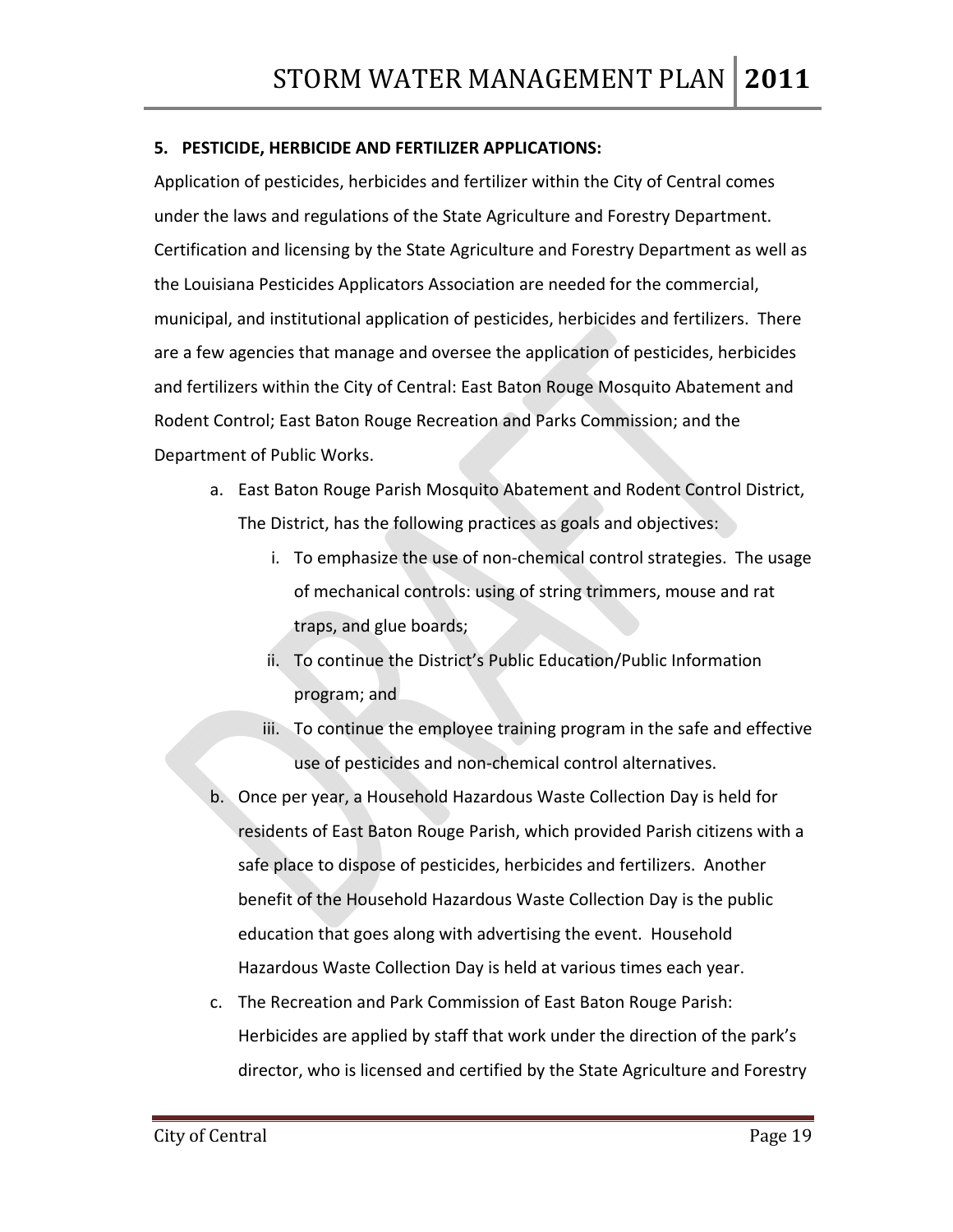Department. The Director holds a Class 3 license which is comprised of Commercial Pest Applicator and Ornamental and Turf Pest Control Certifications. Erosion Control practices are implemented in every project, thus decreasing the possibility of herbicides and solids getting into the stormwater runoff.

- d. During site inspections, the DPW Environmental Division under the industrial Pretreatment Program educates industrial users of the dangers of herbicide, pesticide and fertilizer wastes. Industrial users/operators are to provide proof of certification from the Louisiana Department of Agriculture and Forestry. Literature will be distributed to educate the community in the proper disposal of herbicides, pesticides and fertilizers.
- e. The Office of Landscape and Forestry promotes planting and care of trees on our streets, supports community‐wide forestry programs, and encourages vegetative practices consistent with the climatic characteristics of the area. DPW uses specific rather than "total kill" herbicides. DPW follows the "Bermuda Release Program" and applies herbicides selectively in order to maintain vegetation along canals and ditches so that erosion is kept to a minimum. These vegetative practices will enhance the existing vegetation and along with re‐seeding and protection of trees will result in:
	- i. Minimization of soil erosion along, and pollutants entering, our canals and ditches
	- ii. Reduction of contaminated surface water runoff following storms
	- iii. Less herbicides, pesticides and fertilizers being transported to our streams, rivers, and lakes

All certified commercial pesticide applicators shall attend a Louisiana Department of Agriculture and Forestry approved Commercial Pesticide Applicator Recertification Conference at least every three years to maintain certification.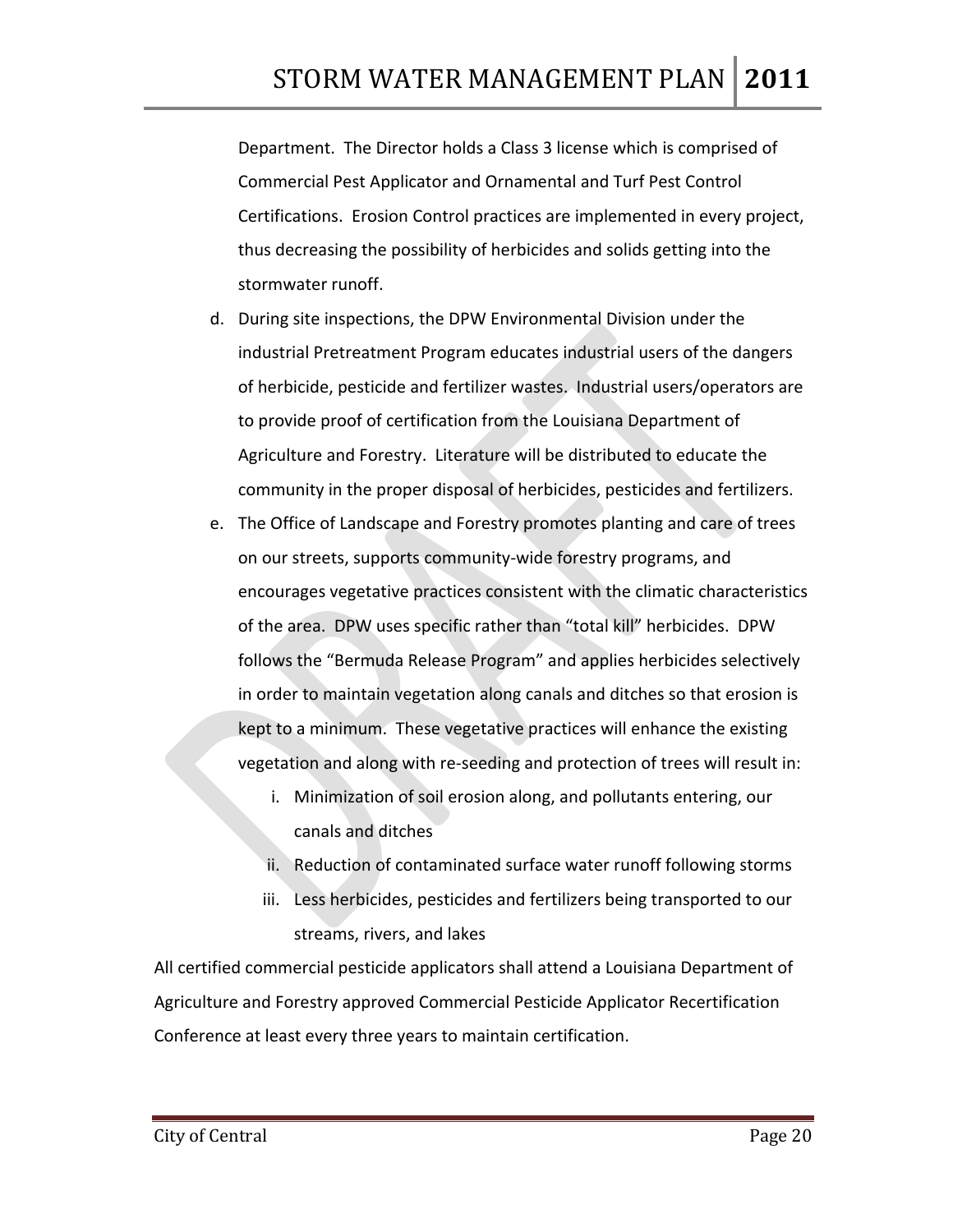- 1. Participate in health fairs to inform the public on the proper storage, use and disposal of pesticides, herbicides & fertilizers.
- 2. The Parish plans to host the Household Hazardous Waste Collection Day semi‐ annually instead of annually.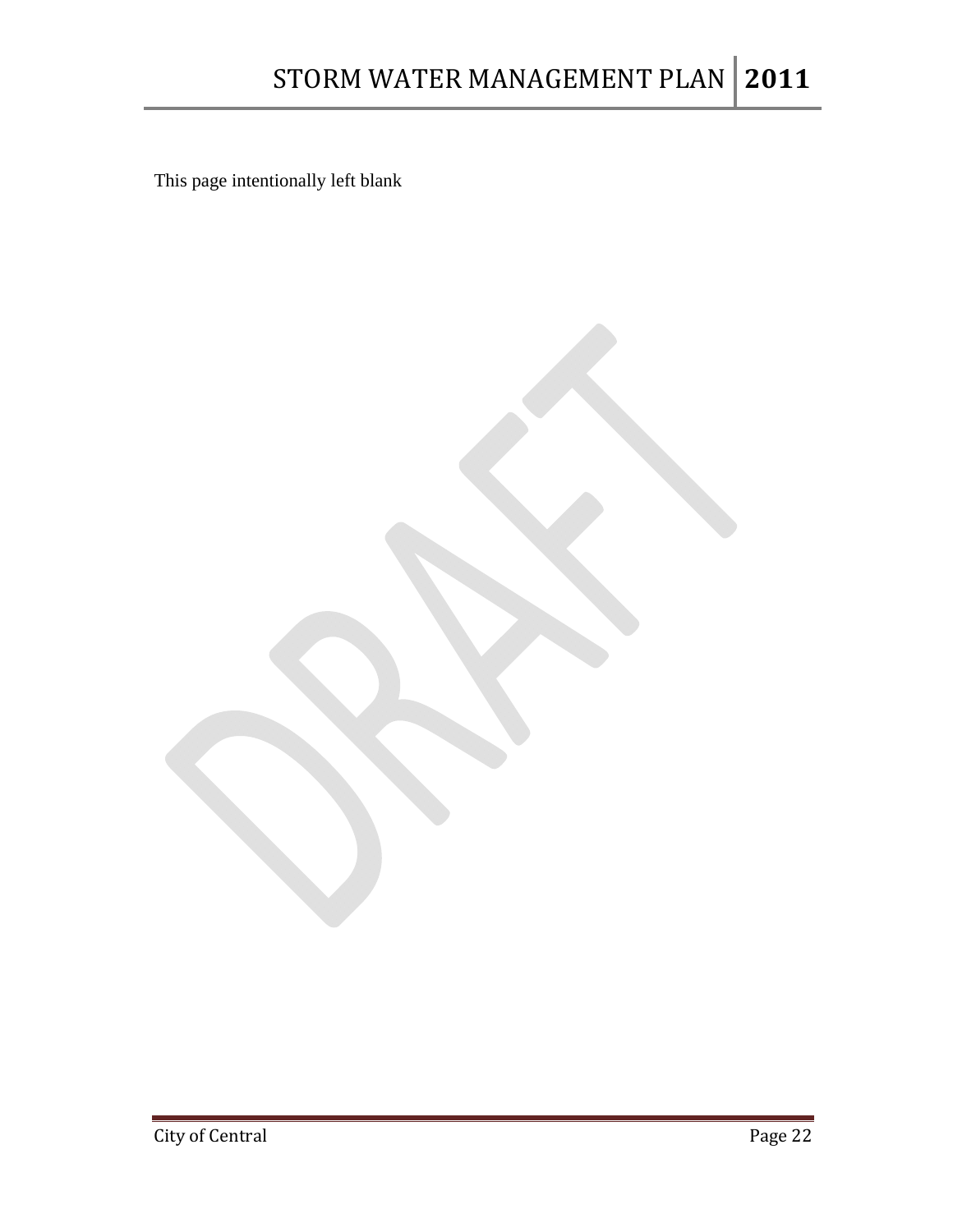## **6. ILLICIT DISCHARGE AND IMPROPER DISPOSAL DETECTION AND ELIMINATION PROGRAM 40 CFR 122.26 (d)(2)(iv)(B)**

In accordance with 40 CFR 122.26 (d)(2)(iv)(B), the following is a description of a program to prevent or eliminate excessive discharge into inadequate drain systems to the maximum extent possible. Illicit discharges and illegal dumping sites will be eliminated once identified and the public will be provided with a method of reporting these situations as they arise.

- a. Categories of illicit discharge ‐‐‐ there are some non‐stormwater discharges allowed under the General Permit that are not considered illicit. The City of Central has designated the non‐stormwater discharges as allowable: water line flushing, landscape irrigation, diverted stream flows, rising ground waters, uncontaminated ground water infiltration of separate storm sewers, uncontaminated pumped ground water, discharges from potable water sources, fountain drains, air conditioner condensation, irrigation water, springs, water from crawl space pumps, footing drains, lawn watering, individual residential car washing, flows from riparian habitats and wetlands, de‐chlorinated swimming pool discharges, street wash water, and discharges from fire-fighting activities. Observed or suspected illicit discharges will be investigated to determine the source, frequency and nature of the discharge. Based on the information collected, the discharge can be categorized and eliminated. Illicit discharges will be separated into three (3) categories based on the frequency of the discharge:
	- i. Category 1: A one-time event resulting from a spill, line break or illegal dumping. These occurrences may be intentional, unintentional or accidental and my enter the MS4 through runoff, drain inlets or manholes. The preferred method used for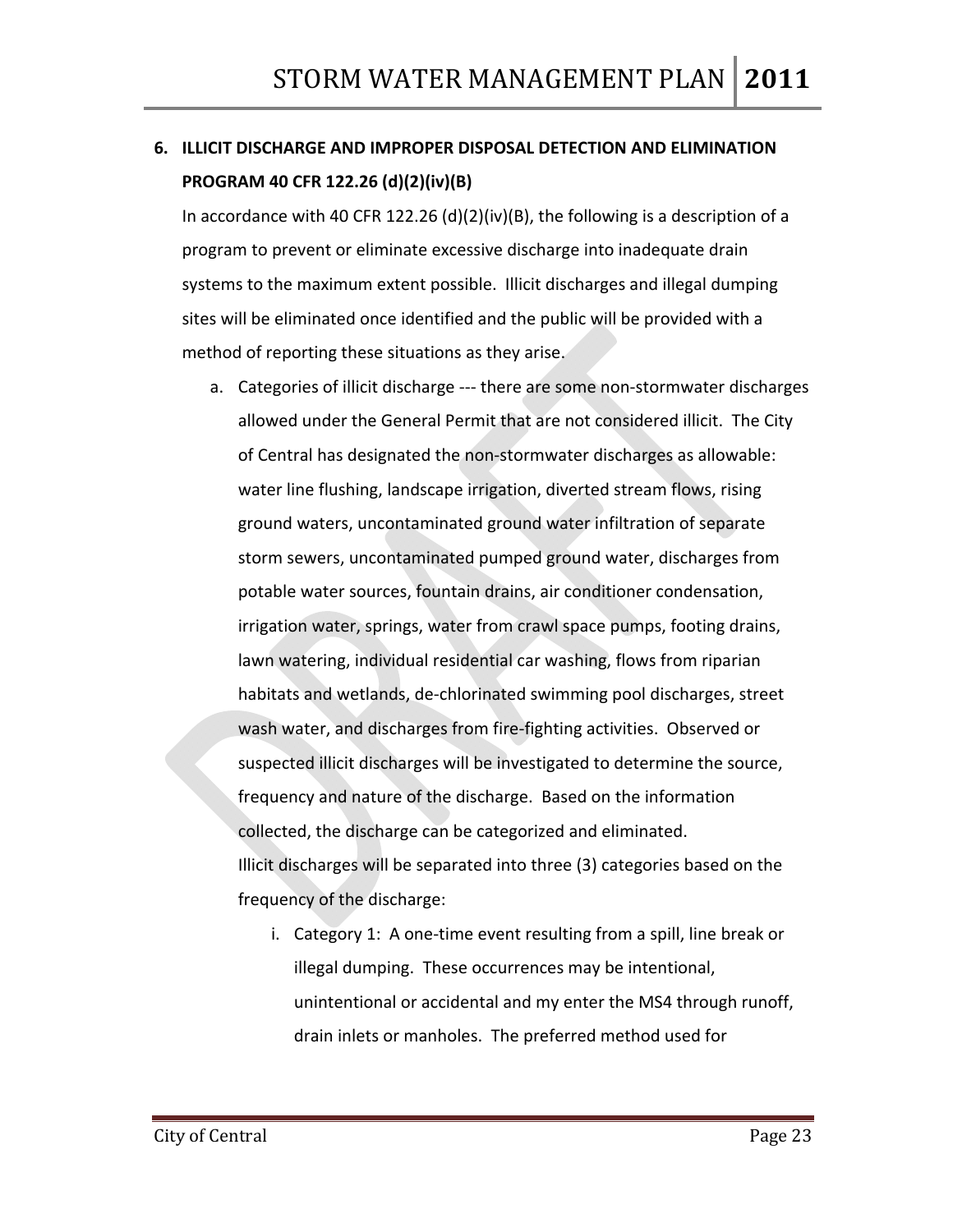preventing and reducing Category 1 discharges is to educate the public on proper prevention of illicit discharge.

- ii. Category 2: Discharges that occur occasionally as a result of line breaks or cross connections. Category 2 discharges may enter the MS4 through illicit connections. Observed or suspected Category 2 discharges may be reported to the DPW call center at 225‐262‐5000
- iii. Category 3: Direct connection to the MS4 from sanitary sewere, cross connections, infrastructure problems with a sanitary sewer system, or malfunctioning industrial or household sewage treatment system. Ordinances that require the inspection of plumbing systems along with t multi‐million dollar sewer rehabilitation program will help to reduse and prevent Category 3 discharges.
- b. Legal Authority the City of Central Code of Ordinances contains the following ordinances that establish legal authority to regulate and prohibit illicit discharges:
	- i. STORMWATER: Chapter 15 of the Unified Development Code: "Floodways, Floodplains, Drainage and Water Quality" prohibitsany non‐storm water discharges unless otherwise exempted or covered by a permit, grants the right of entry to conduct inspections and evaluations of records and sites, and provides enforcement authority to control compliance. This ordinance is administered and enforced by the Planning Staff Environmental Division.
	- ii. PLUMBING: Section 18:101 and 18:102 of the Code of Ordinances for the City of Central provides for the administration and enforcement of the Plumbing Code, which requires that prior to commencing construction, reconstruction, alterations, or repairs of any portion of the plumbing system of any building, a building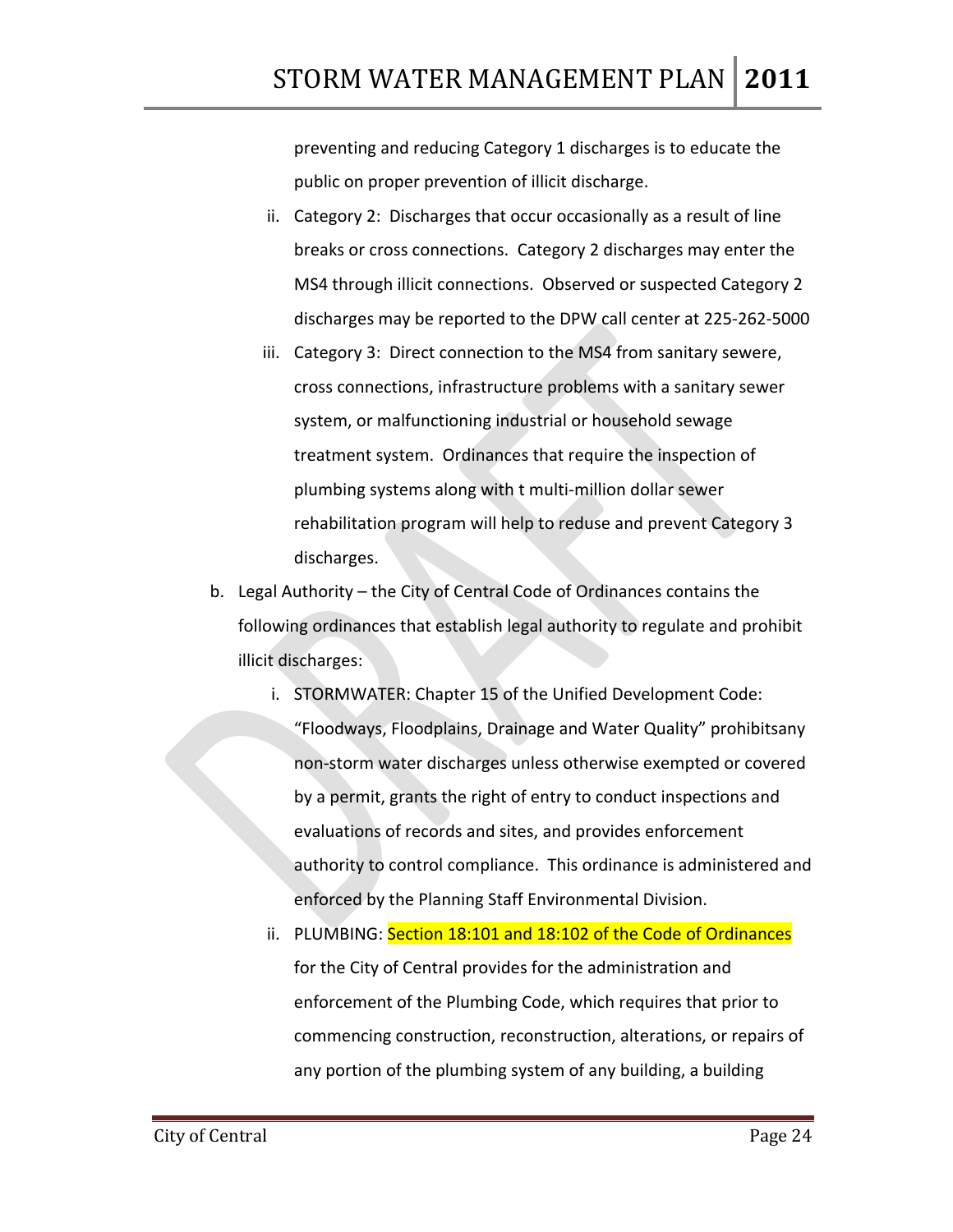permit must be obtained by a licensed master plumber. This permit requires that the location of the work being done and the discharge point be identified. It also authorizes the use of "stop work" orders in the event the Plumbing Code is violated.

- iii. PRETREATMENT OF POLLUTANTS BY INDUSTRIAL USERS: Section 2:250 – 2:265 of the Code of Ordinances for the City of Central requires that all new commercial and industrial facilities be reviewed by DPW prior to issuance of a wastewater discharge permit or a permit to start a new business. This ensures the proper tie‐in to the sanitary sewer system. Additionally, it provides the authority to prevent accidental spills by significant users by granting a right‐of‐entry for inspection of records, storage and maintenance areas, construction of containment structures, and emergency response equipment. This code is administered and enforced by the Environmental Division.
- iv. "Potty Truck" ordinance Section 2:275 of the Code of Ordinances for the City of Central prohibits commercial waste haulers (grease traps and portable toilets) from disposing of waste material in the storm sewer system. This code is administered and enforced by the Environmental Division.
- c. Illegal Discharge and Improper Disposal Detection and Elimination Plan
	- Field Screening and Elimination Program the effects of illicit discharge will be investigated by the USGS Water Resources Division under a joint funding agreement. Data collection by USGS will consist of the following: representative monitoring, wet‐weather screening, and dry-weather screening. The integrity of the data collected will be maintained by using quality assurance/quality control procedures and protocol. Using the data collected, USGS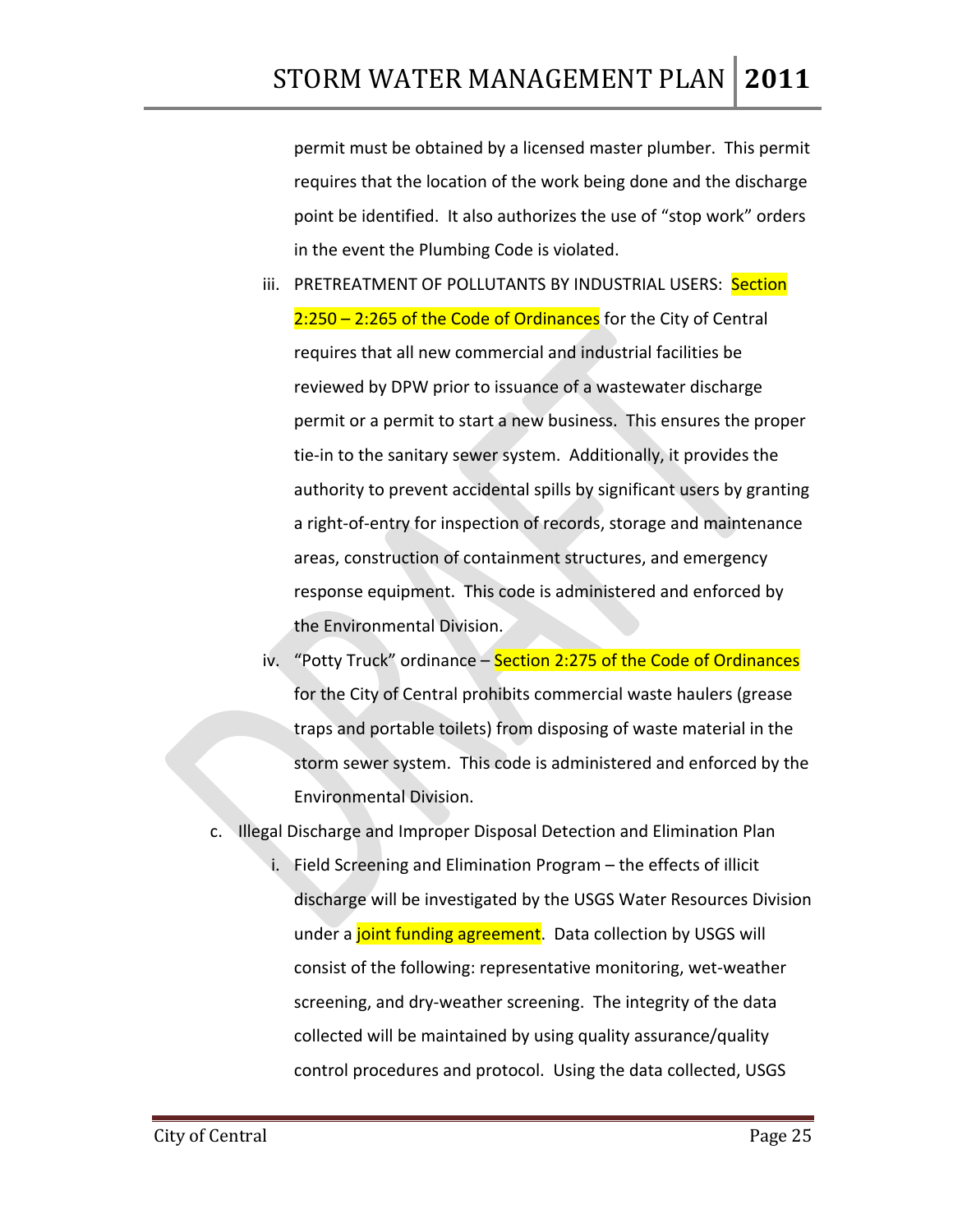and the Environmental Division will coordinate the reduction in illicit discharges in the Parish.

- 1. Representative Monitoring consists of sample collection and analysis for properties deemed necessary from an initial characterization. These samples were selected from five watersheds representing five (5) established land uses within the City/Parish.
- 2. Wet-weather screening is conducted to identify and address areas that may be contributing excessive levels of pollutants into the MS4. Samples are collected from the four major watersheds in the Parish. Any follow-up screening intended to confirm an illicit connection will be performed in accordance with the requirements of 40 CFR 136 and results will be reported to the Environmental Division of DPW.
- 3. Dry‐weather screening is accomplished by inspecting 100 major outfalls during periods of dry weather at a rate of 50 outfalls per year. If discharge is detected, USGS will collect a grab sample and notify the Environmental Division. Following the initial sampling, another grab sample will be collected within 24 hours if discharge is still present, with a minimum of 4 hours between samples. For all smaples, a narrative description of the following will be recorded:
	- a. The color, odor, turbidity, presence of oil sheen or surface scum or any other relevant observation that might indicate the presence of non‐stormwater discharge;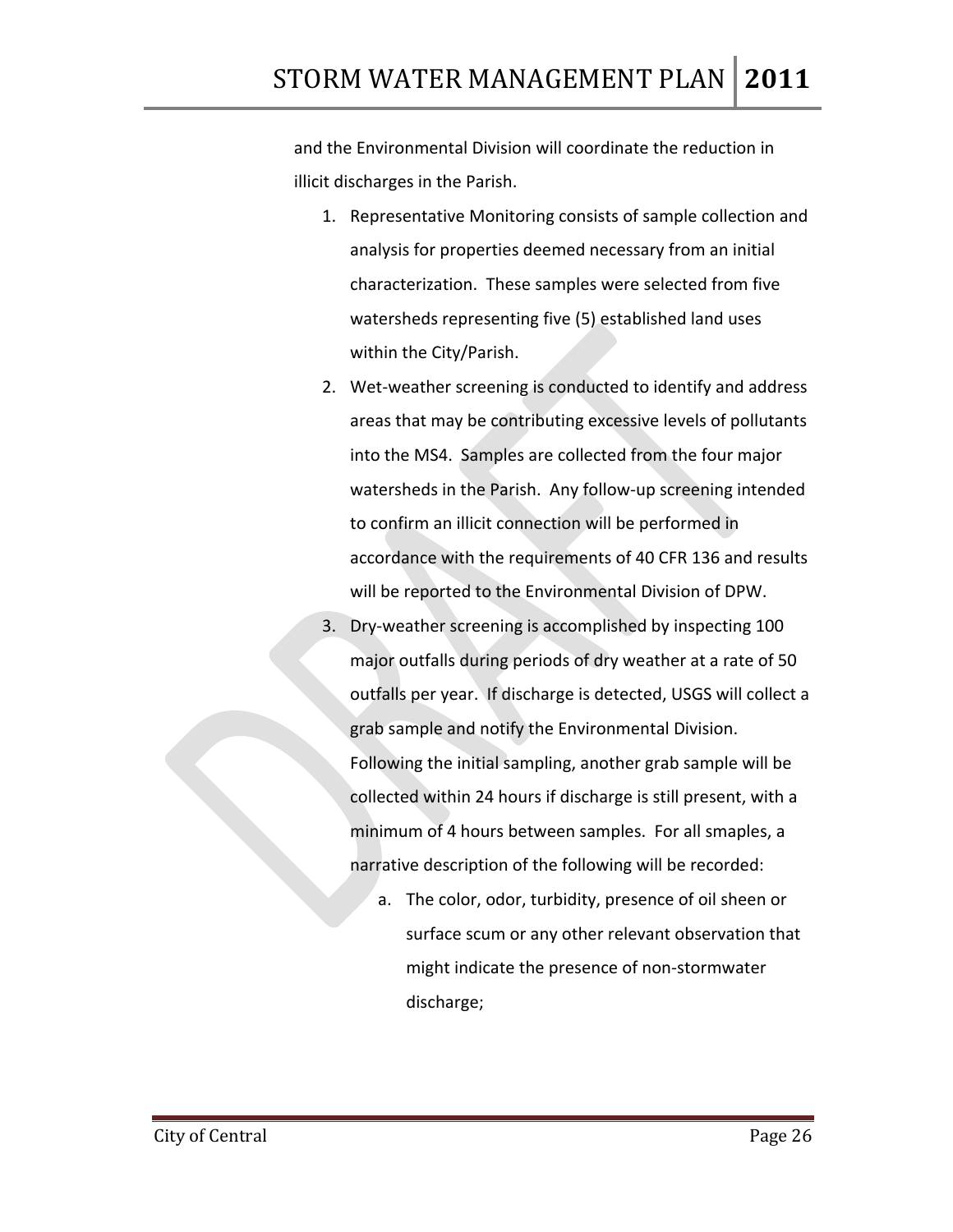- b. The results of a field screen using on‐site methods to estimate: pH, residual chlorine, total copper, total phenol, and detergents (surfactants); and
- c. An estimate of the flow rate

When alerted by USGS of a flow during a dry‐weather screening, the Environmental Division will investigate the suspected outfall or portion of the storm water drainage by using color dye to trace the flow and collecting samples for the following pollutants: fecal coliform, fecal streptococcus, surfactants, total residual chlorine, chemical oxygen demand, oil and grease, and pH. Once illicit discharge is confirmed, thirty (30) days or less will be granted to remove and/or eliminate the discharge. However, if elimination is not possible during this timeframe, expeditious removal of discharge will be required.

ii. Program for the Proper Management and Disposal of used Oil and Other Toxins

The East Baton Rouge Parish Recycling Office in collaboration with the Environmental Division of DPW provides a Household Hazardous Materials Collection Day. The event provides parish citizens a safe place to dispose of used motor vehicle fluids, swimming pool chemicals, household materials such as pesticides and paints, and any other materials that would be controlled by RCRA if disposed of by industry. The date and time of this event is publicized and promoted prior to the event and is also announced on the Official EBRP Recycling website [http://brgov.com/DEPT/recycle/.](http://brgov.com/DEPT/recycle/) Also available on this website are the names and addresses of facilities which dispose of household hazardous materials throughout the year, as well as information on recycling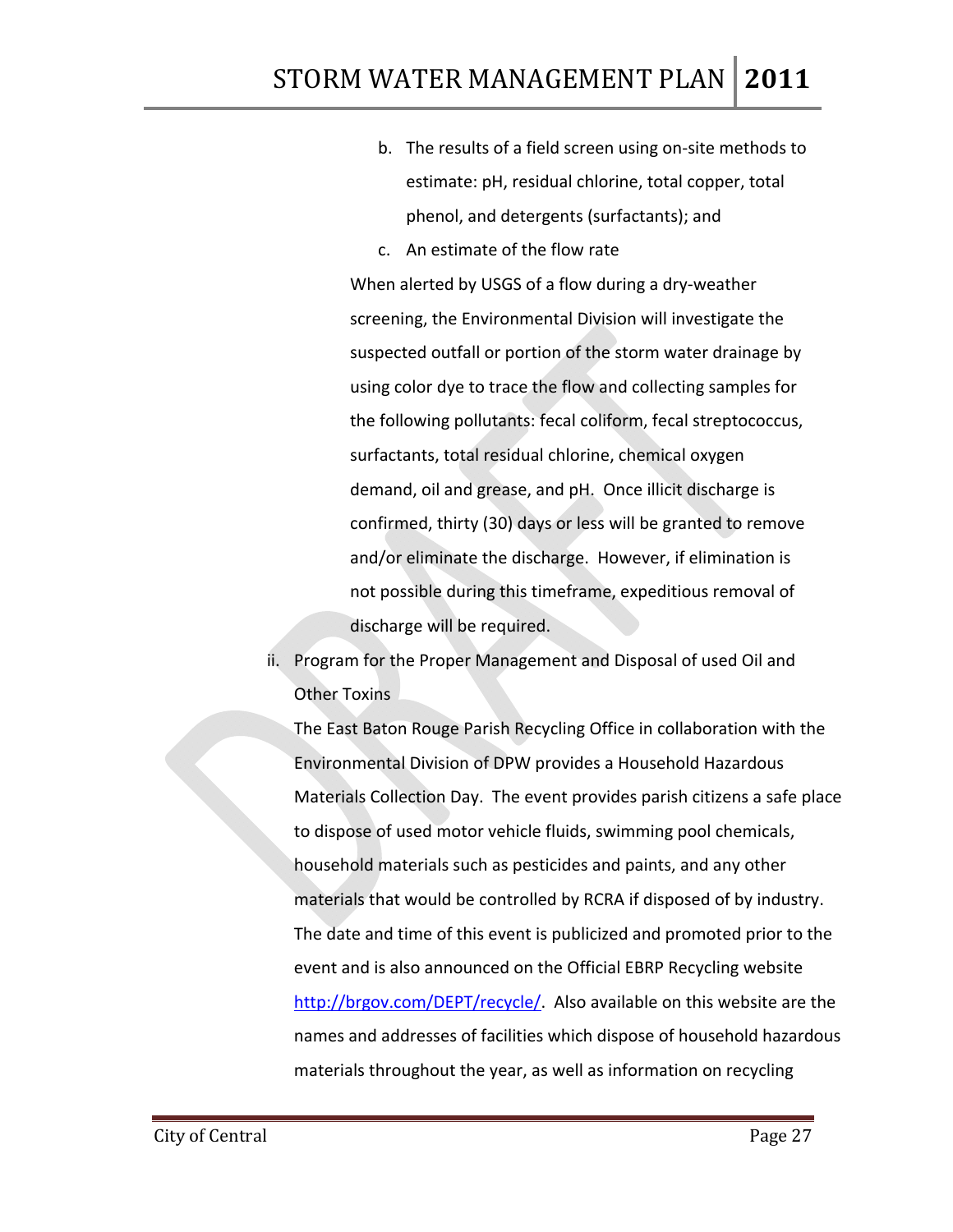medical supplies and seasonal goods. One can also find information on the curbside recycling program and other resources at that same site.

iii. Program to Limit Infiltration from Sewage System

The City/Parish government over the past 23 years has taken significant measures to upgrade the wastewater system to ensure compliance with the Consent Decree issued by the EPA in 1985. During the early 1990's, problem areas were identified and the highest priority was given to updating those areas with the highest wet‐weather to dry‐weather flow ratios. The objective of the programs was to upgrade the existing treatment plants and eliminate bypasses and overflows.

CH2M Hill has been contracted by the City/Parish to prepare a program delivery plan detailing and scheduling the 94 projects to be constructed over the next seven (7) years. Construction projects under the plan have been divided into the following three (3) parts: capacity improvements, sewer rehabilitation and wastewater treatment & storage.

- 1. Capacity Improvements: These improvements will reduce the hydraulic bottlenecks and convey flows to new upstream storage facilities or Wastewater Treatment Plants (WWTP.) Installing larger pipes and parallel pipes will more effectively transport wastewater to treatment plants. Approximately fifty-five (55) projects will be completed through 2014 at a rate of seven (7) to twelve (12) projects per year. Priority has been given to areas with physical evidence of inadequate capacity based on City/Parish records, predicted growth and future demand for wastewater capacity.
- 2. Sewer Rehabilitation: These improvements will utilize the "find and fix" process to repair or replace components that are defective and which allow infiltration and inflow. The highest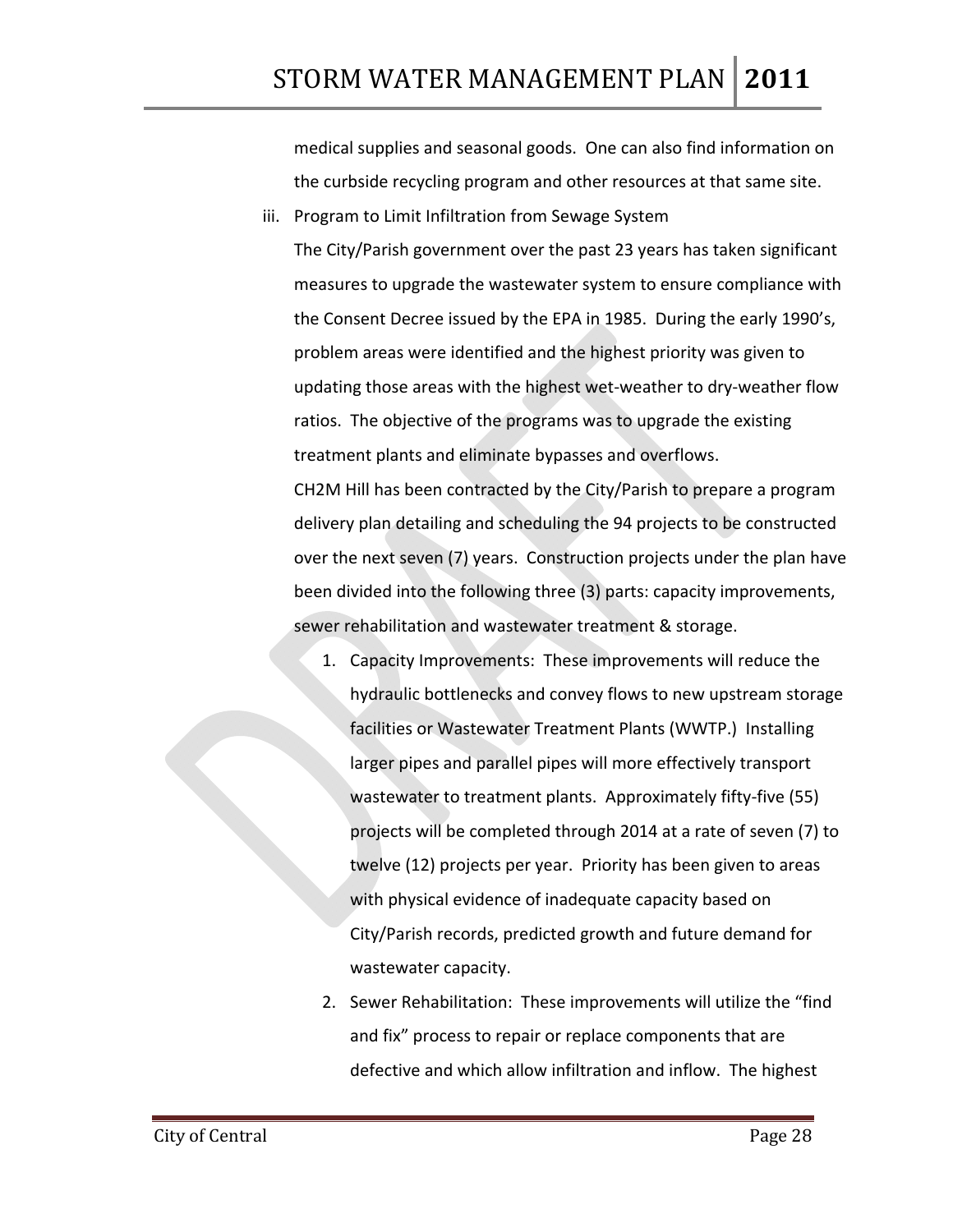priority is given to areas where flow monitoring has indicated the highest level of inflow and infiltration (I/I). Construction for the twenty‐six (26) projects will be continuous through the year 2014 at a rate of four (4) to six (6) projects per year beginning in 2008.

3. Wastewater Treatment and Storage Projects: These improvements include reservoir storage and re‐pumping projects at the following locations: Choctaw Drive, Hooper Road, Central Wastewater Treatment Plant, and South Wastewater Treatment Plant. The wet‐weather treatment capacity of the South Wastewater Treatment Plant will be expanded to accommodate the peak flow of two‐hundred‐million gallons per day (200 MGD) after peak shaving storage. The South Wastewater Treatment Plant and the Choctaw and Central storage facilities will start construction in 2009. Other storage projects will begin in subsequent years.

iv. Program for Public Education

The Municipal Services Center is available from 8:00 am to 4:30 pm Monday through Friday for Citizens to lodge complaints or to report illegal dumping and/or discharges into the stormwater sewer system. After hours and weekend calls are handled by a communications system which responds to call to 225‐262‐5000. Complaints are tracked and follow ups monitored.

The Environmental Division investigates and resolves complaints involving illegal discharge and/or dumping into the sanitary and storm sewer systems. Examples of complaints handled are: improper septic tank discharges, illegal trash dumping and littering, lots with high grass, broken drain or sewer lines, and stagnant water bodies. Additionally, the Environmental Division responds to calls from other state & local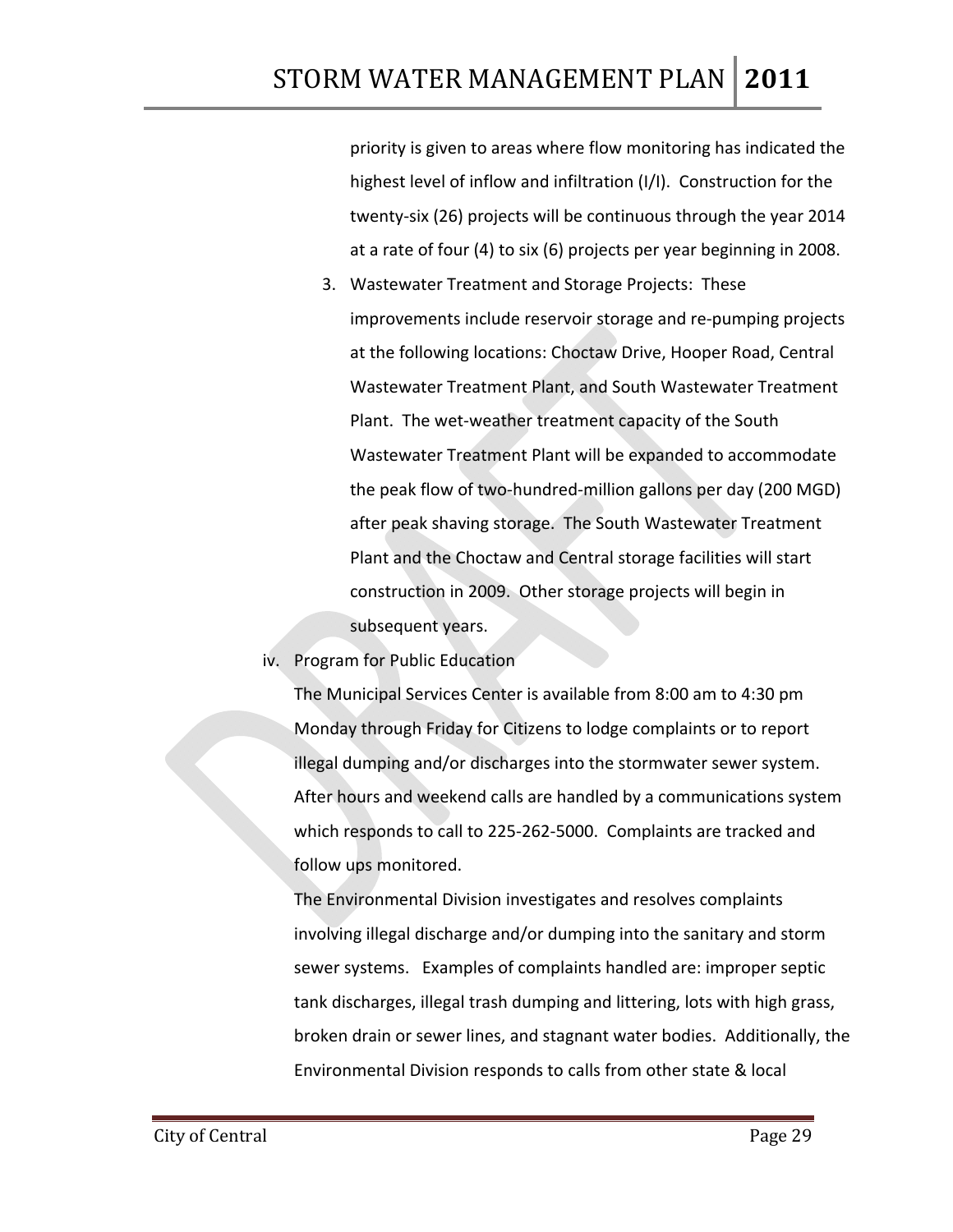agencies regarding illicit discharges or dumping of pollutants into ditches or streams. An example of this collaborative effort is our participation in the LDEQ Non‐Point Source Program.

- 1. Include types and numbers of enforcement actions taken in the annual report in order to better evaluate the effectiveness of the ordinances.
- 2. Quantify the materials collected during the Annual Household Hazardous Materials Collection Day.
- 3. Identify and Reduce the Rainfall Dependent Infiltration (RDI) sources in Sanitary Sewers.
- 4. Develop an informative brochure on illicit discharge which will be distributed at Earth Day.
- 5. Identify the number of illicit discharge/illegal dumping complaints tracked through the call center and include these numbers in the annual report.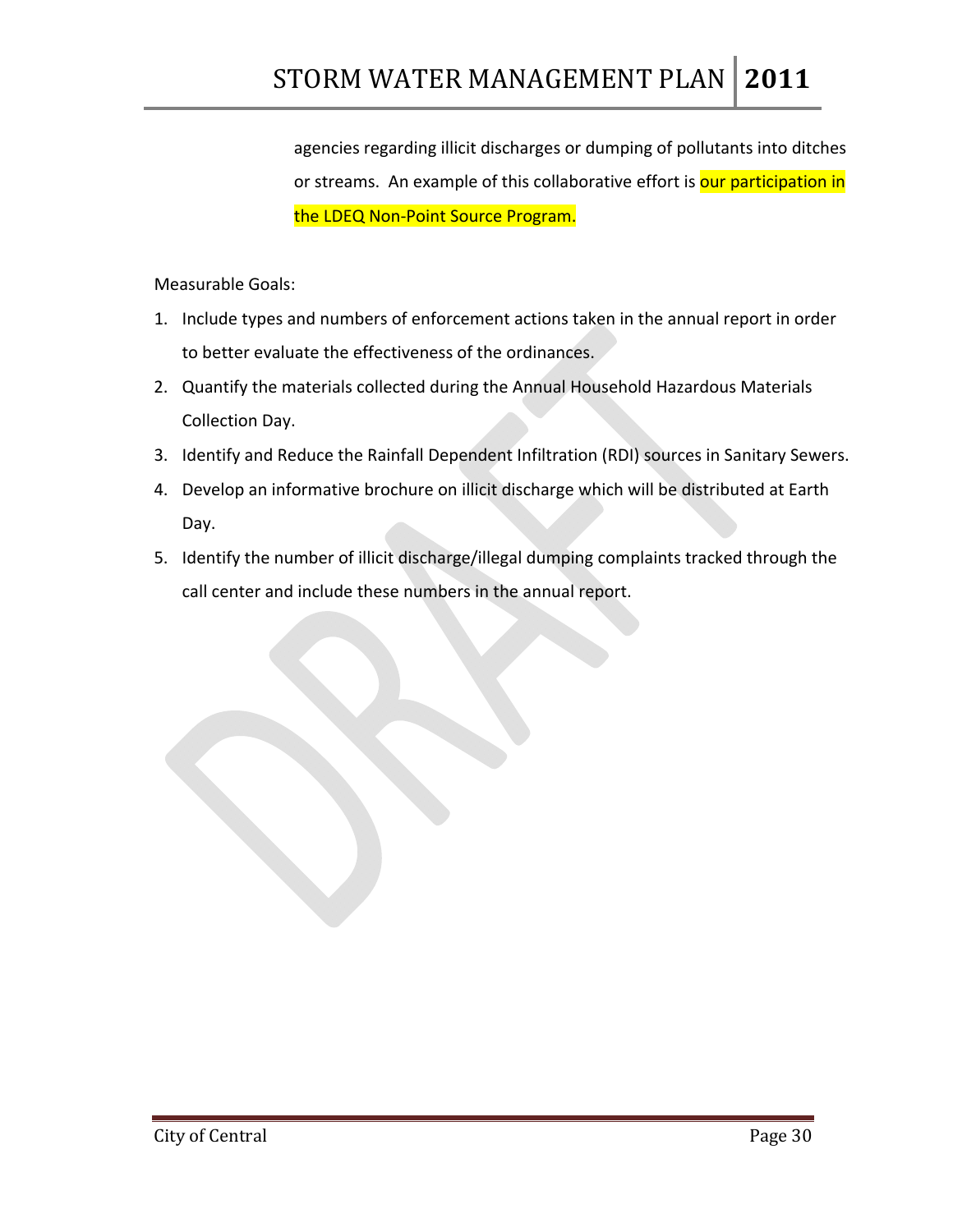## **7. PROGRAM TO PREVENT, CONTAIN, AND RESPOND TO SPILLS 40 CFR 122.26 (d)(2)(iv)(B)(4)**

In accordance with 40 CFR 122.26 (d) (2) (iv) (B) (4), the following describes a program intended to prevent, contain and respond to spills.

The DPW Environmental Division assists the Fire Department's Hazardous Materials Team, the State Police, and the Department of Environmental Quality during emergencies involving hazardous materials spills, releases, etc. Also, the Environmental Division works closely with the Department of Public Works on drills and updating of the HazMat Emergency Response Plan. The all center is available 24/7 to respond to emergency situations. The DPW also supplies sand as needed to contain spills on streets.

The Environmental Division Pretreatment Program required industrial users to have a spill prevention plan.

Examples of activities performed by DPW when chemical spills occur:

- a. Identify where containment booms should be placed
- b. Erect sand and dirt containment dikes to prevent flow of chemicals into the stormdrain or wastewater systems
- c. Utilize vacuum trucks to remove spilled chemicals contained by the containment booms and/or dikes
- d. Dam a ditch or canal as necessary to contain the spill. In addition, the DPW would provide manpower and equipment for use in traffic control and spill containment. Examples of equipment available are dump trucks, front‐end loaders, graders, bulldozers, etc. Also, DPW can supply large amounts of sand and/or dirt whenever necessary to contain spills.

Measurable Goals:

e. Document and track spills, including the nature of the spill, the cleanup procedure, and a followup summary to determine what measures will be taken to avoid or mitigate any similar spills.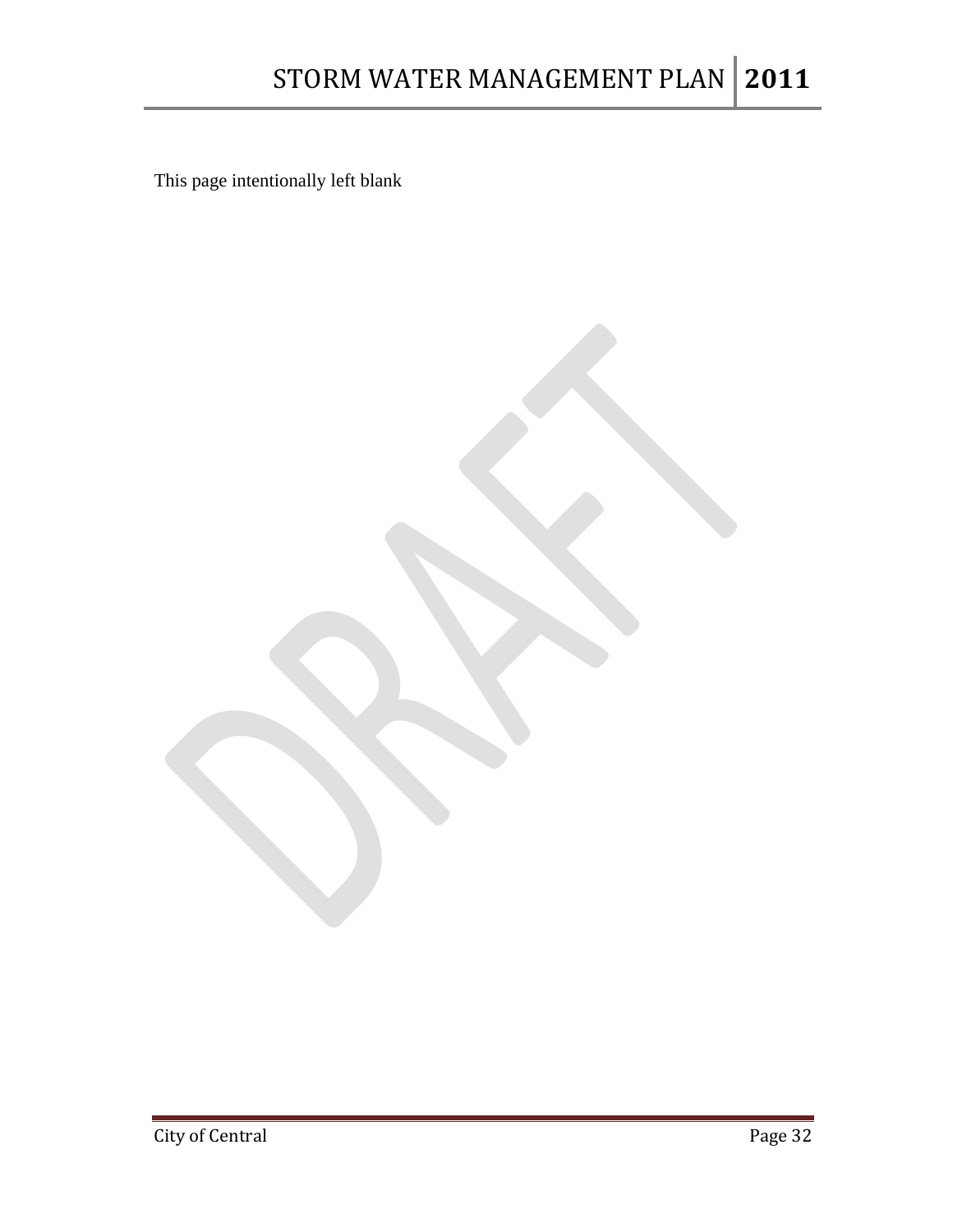### **8. PROGRAM FOR MUNICIPAL SOLID WASTE LANDFILLS, INDUSTRIAL, AND HIGH RISK RUNOFF 40 CFR 122.26 (d)(2)(iv)(C)**

In accordance with 40 CFR (d)(2)(iv)(C), the following is a description of a program to monitor and control pollutants in stormwater discharges from waste handling sites and industrial facilities.

- 1. Legal Authority: The City of Central has adopted the following ordinances intended to identify and control industrial and high risk runoff pollutants:
	- a. Stormwater: Chapter 15 of the Unified Development Code, "Floodways, Floodplains, Drainage and Water Quality" prohibits any non‐storm water discharges unless otherwise exempted or covered by a permit, grants the right of entry to conduct inspections and evaluations of records and sites, and provides enforcement authority to ensure compliance – enforced by the Environmental Division of DPW.
	- b. Pretreatment of Pollutants by Industrial Users Sections 2:250 -2:265 of the Code of Ordinances for the City of Central requires that all new commercial and industrial facilities be reviewed by the environmental division of DPW before they are issued a wastewater discharge permit and a license or permit to start a business. This ensures that they make the proper tie‐in to the sanitary sewer system. Additionally, it provides the authority to prevent accidental spills by significant users through the granting of the right-of-entry for inspection of records, storage areas, maintenance areas and building of containment structures and equipment for emergency response. This code is administered by the DPW environmental Division.
- 2. Program to Identify Priorities and Procedures for Inspections 40 CFR 122.26 (d) (2) (C) (1)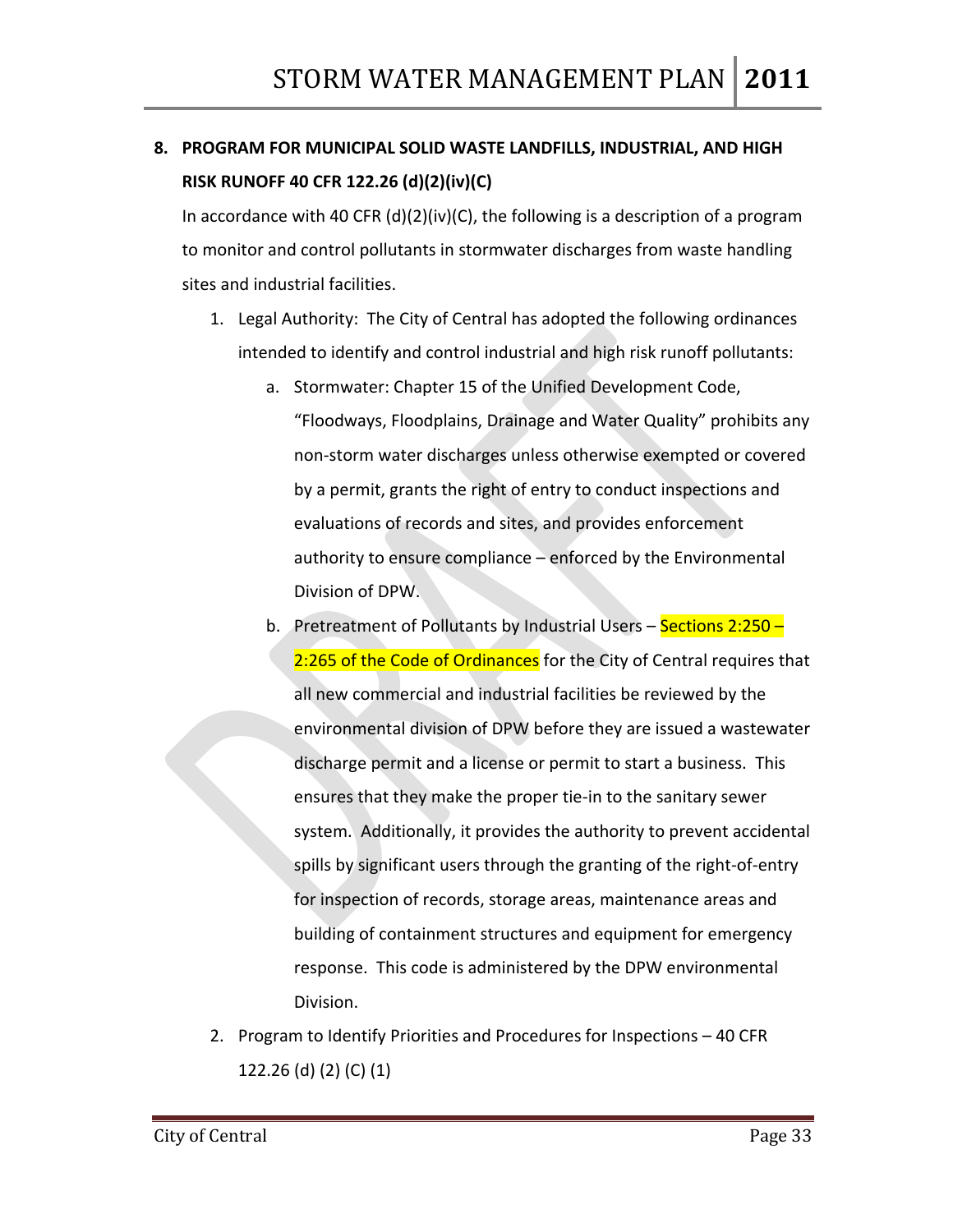A storm water list for source identification sectors to locate and identify all possible priority facilities listed in 122.26 (b)  $(14)$   $(i - ix)$  is on record. A list was compiled using records of the City/Parish Industrial Pretreatment Programs, notification letters from industrial facilities to City/Parish, Directories of Louisiana Manufacturers and East Baton Rouge Chamber of Commerce. The list will be updated as additional evaluations occur throughout the permit term.

[NEED TO FIND OUT IF ANY OF THESE SITES ARE IN CENTRAL – OTHERWISE THE REST OF THIS PARAGRAPH IS NOT APPLICABLE TO US]

3. Enforcement

If a violation of Federal, State or local regulations is observed, follow up procedures will be followed. Follow up activities include communication with the facility in the form of a phone call or written notice of violation. The purpose of the followup communication is to provide education and to verify that corrective actions have been undertaken. When a facility remains non‐compliant by refusing to adequately address issues, the violation will be escalated and a more aggressive enforcement position will be taken.

4. Monitoring Program for Industrial Facilities – 40 CFR 122.26 (d) (2) (iv) (C) (2)

There are three (3) WWTPs owned and operated by the City/Parish under industrial stormwater management practices, though none of these facilities are within the limits of the City of Central. These facilities process domestic and municipal wastewater using biological and chemical treatment processes to accomplish the purpose of pollutant reduction and control. These facilities are covered by NPDES Stormwater General Permits and have Stormwater Pollution Prevention Plans (SWPPPs.) Quarterly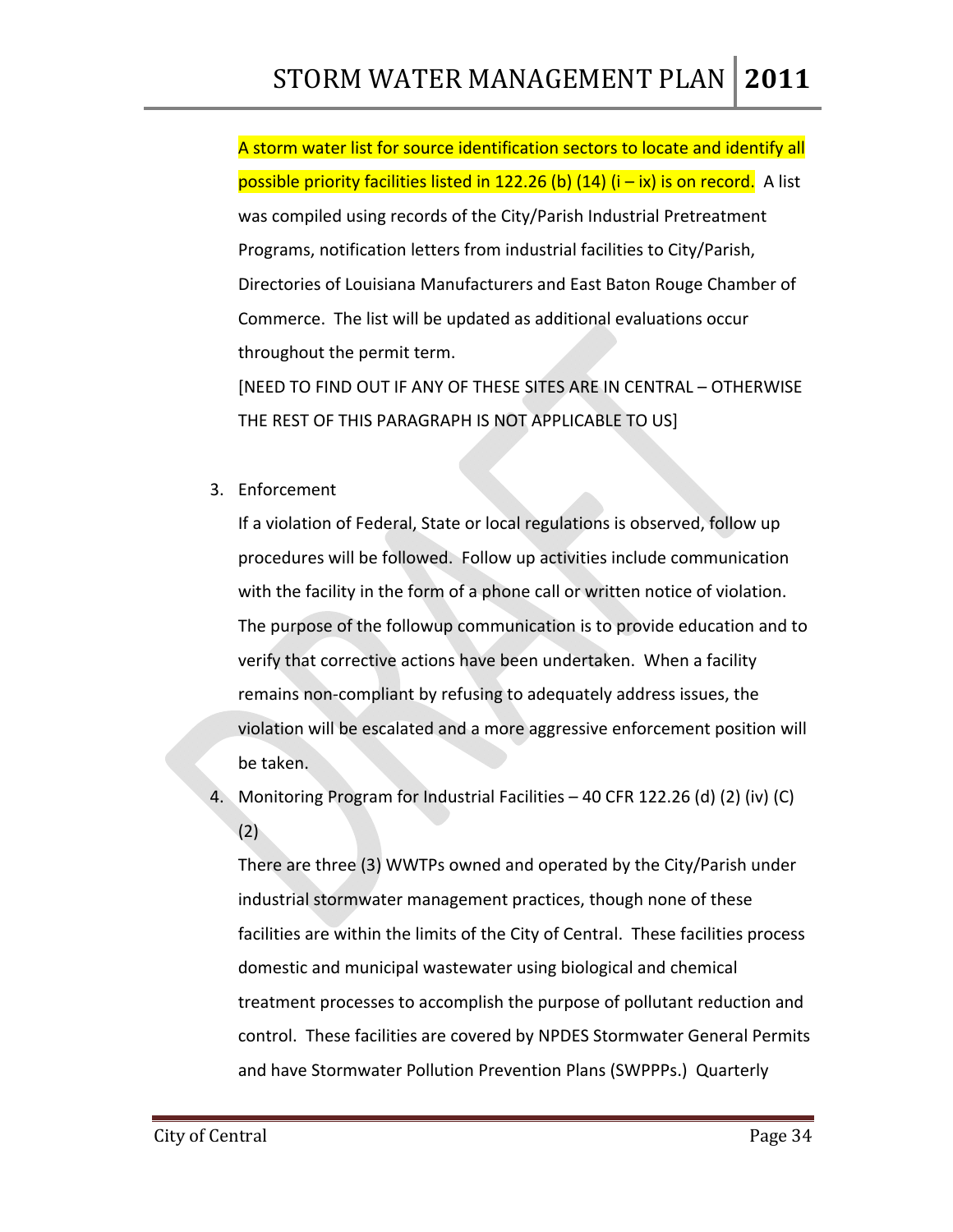compliance inspections are conducted to ensure compliance with government regulations and permit requirements.

Municipal Sanitary Landfill – there is no landfill within the limits of the City of Central.

5. Education:

Facilities within the City of Central are required to have SWPPPs. These plans include training activities and other educational mechanisms that help keep employees apprised of the latest good housekeeping measures and pollution prevention practices. During inspections, educational materials and technical updates regarding Best Management Practices may be provided.

- 1. Update Industrial Facilities list
- 2. Track number and type of Industrial complaints
- 3. Develop and distribute educational materials to raise awareness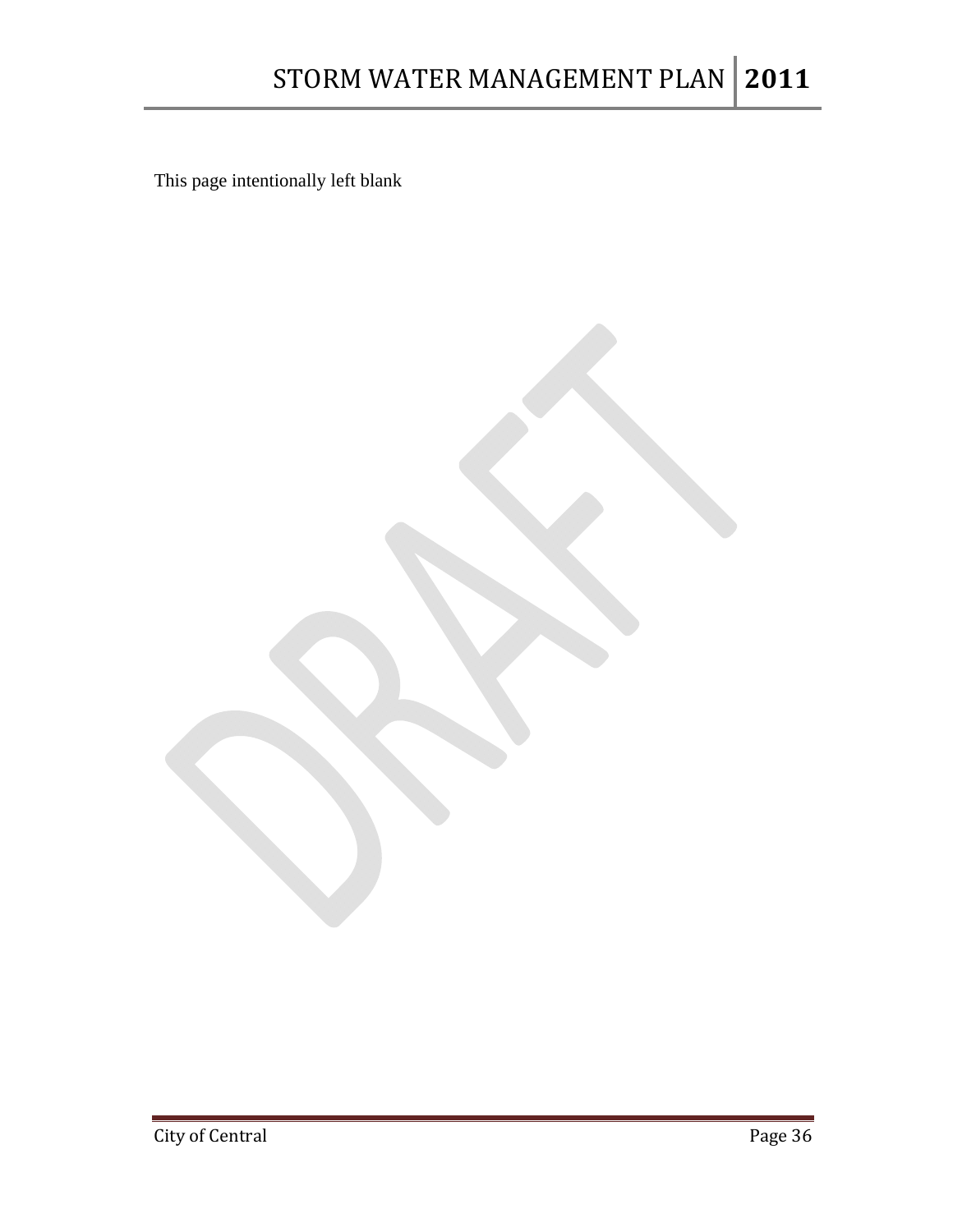## **9. PROGRAM TO ADDRESS CONSTRUCTION SITE RUNOFF 40 CFR 122.26 (d)(2)(iv)(D)(1‐4)**

In accordance with 40 CFR 122.26 (d)(2)(iv)(D) the following describes a program for reducing pollutants in stormwater runoff from construction sites into the municipal storm sewer system. Nonstructural and structural Best Management Practices (BMPs) must be implemented and maintained for construction site activities that would result in a land disturbance greater than one (1) acre in size.

- a. Legal Authority: The City of Central has adopted ordinances intended to reduce the impact construction has on storm drains systems and waterways. The following ordinances establish legal authority to enforce Best Management Practices on construction sites and prohibit the accumulation of trash and debris:
	- i. Section 8:1(b) of the Code of Ordinances for the City of Central specifies "it shall be unlawful to construct any building or structure in the City, or to alter or remodel any building or structure so as to change the bearing walls, beams, supports, or roof thereof, without first securing a permit." Additionally, for the subdivision of land into more than five (5) lots or for the layout and development of a site, the preliminary plan must conform to the requirements of the laws of the state which govern surveying, platting, and subdivision of land, and to the subdivision regulations and all other applicable ordinances of the City.
	- ii. For sites of one (1) acre or more, including small residential nd commercial lots, construction must be in accordance with the 2009 international Residential Code and the City of Central Uniform Development Code and Zoning Regulations. Construction Plan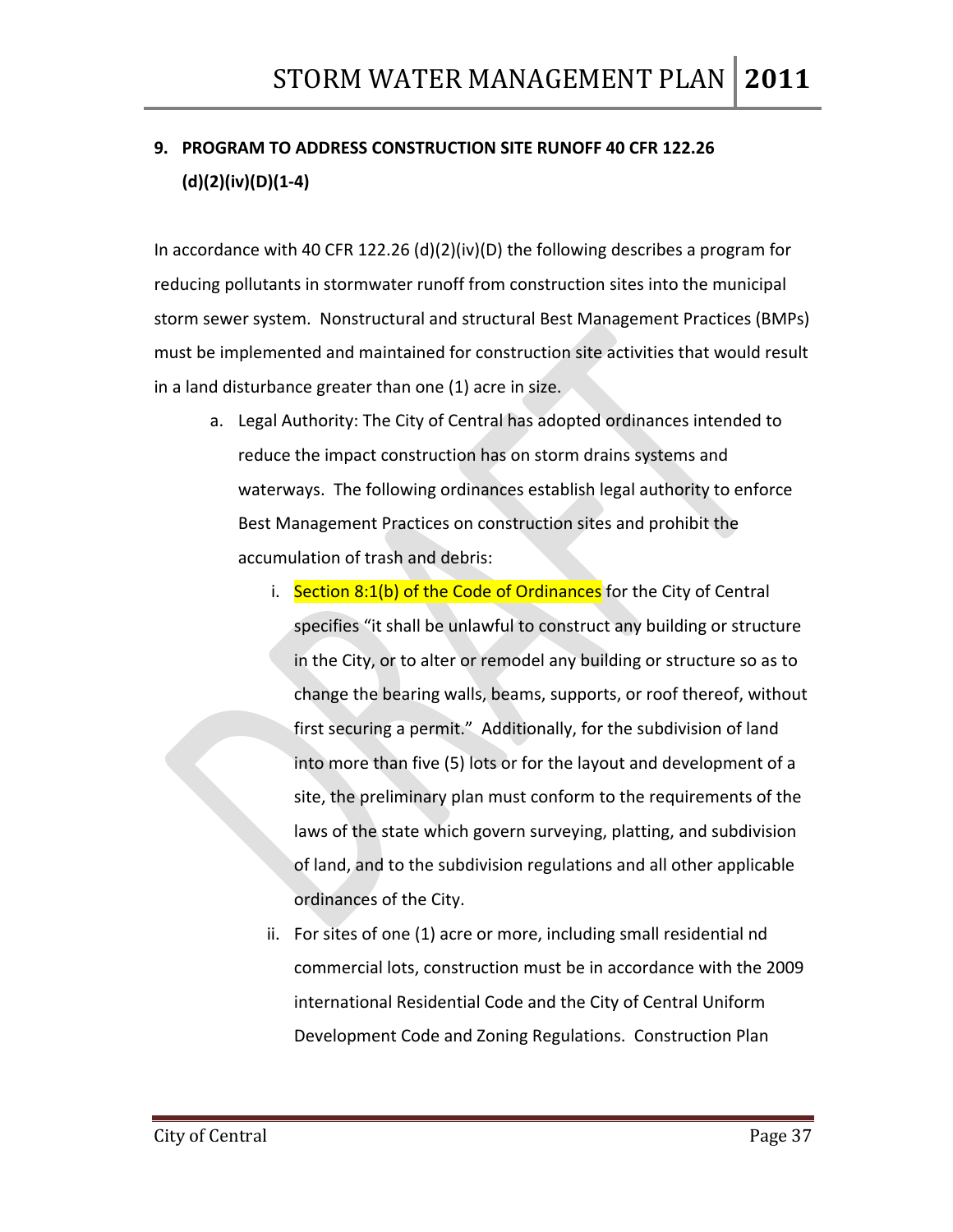review and permitting is through the Municipal Services Center, who ensure that all applicable code requirements are met.

- iii. Chapter 15 of the Unified Development Code "Floodways, Floodplains, Drainage and Water Quality" requires that erosion and sedimentation control measures must be taken to prevent sediment from leaving the site and that the ground must be stabilized both during and after construction to prevent or minimize erosion.
- b. Site Planning

For all construction sites, Environmental Division approval must be granted prior to the issuance of a building permit. Approval to commence construction is contingent on the fulfillment of requirements which are dictated by site and size. Requirements for sites greater than one (1) acre are listed below:

- i. For sites greater than one (1) acre, detailed construction drawings must be submitted to the Department of Public Works Engineering Division for review and approval. DPW Environmental Division also requires the submittal of a Storm Water Pollution Prevention Plan. The need for erosion and sedimentation control measures are identified during this process.
- ii. For construction activities which disturb five (5) acres or more, an LPDES stormwater permit is required. Both structural and non‐ structural measures are encouraged and reference is made to the EPA publication entitled "Storm Water Management for Construction Activities – Developing Pollution Prevention Plans and Best Management Practices." Specific control measures are not dictated to the operator because of the many variables affecting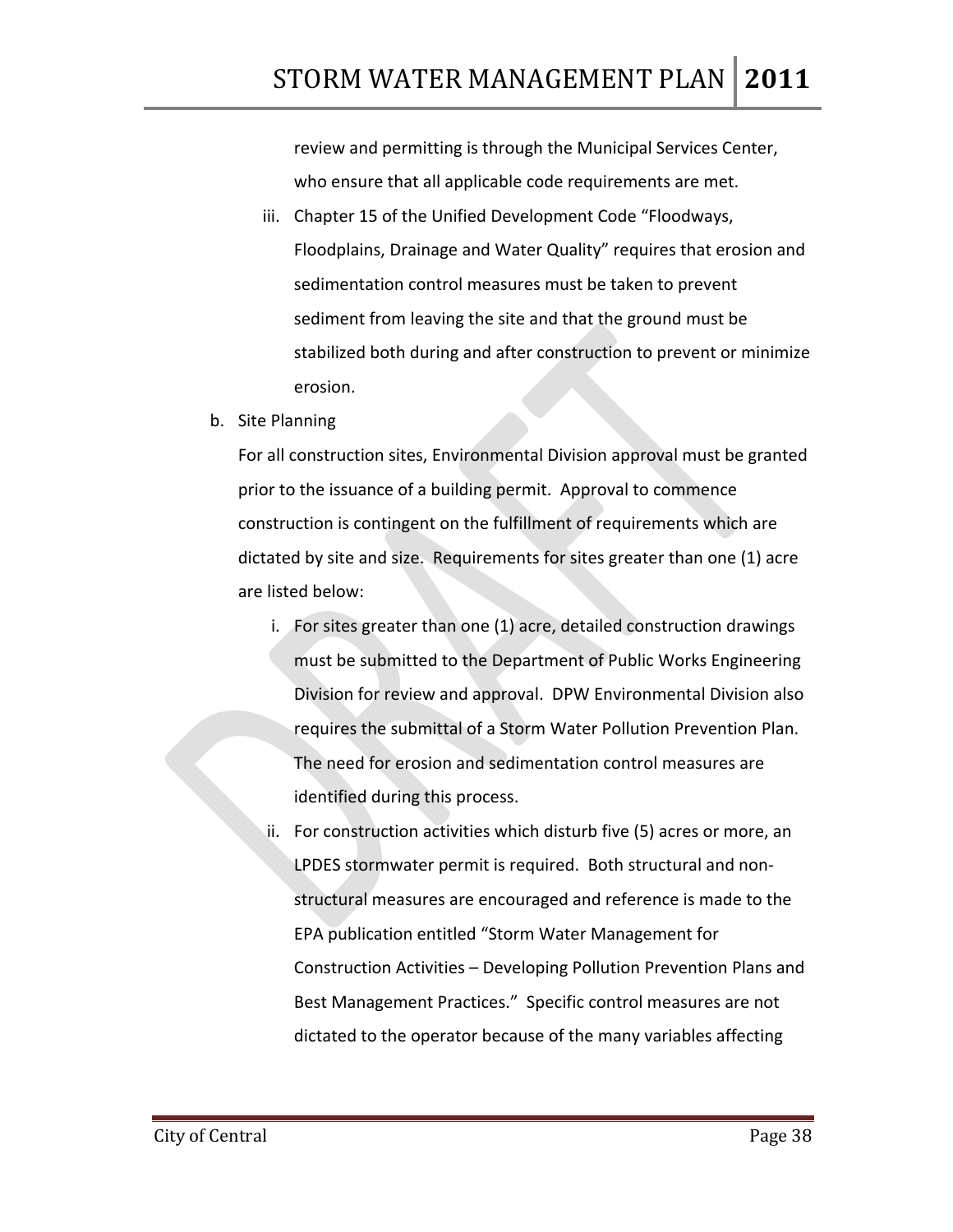any specific site. However, compliance with the minimum requirements of the LPDES permit is required.

The City/Parish has developed a Drainage Criteria Manual which provides comprehensive information on BMPs, vegetative seeding, mulching rates, erosion control matting, silt fencing, dikes, spill prevention and control, and much more. This document was prepared to offer guidelines which are in compliance with LPDES regulations, and is used by the City in both public and private activities under our jurisdiction. Additional BMP requirements are presented in "Stormwater Best Management for East Baton Rouge" which is made a part of our Unified Development Code.

c. Inspections and Penalties

Inspections for construction sites requiring an EPA Storm Water Permit are carried out consistent with the requirements of the General Permit. All new construction sites disturbing one (1) acre or greater are inspected as soon as reasonably possible, and twenty‐five percent (25%) of continuing projects are inspected each month. The forms used to document the inspections are attached. Pertinent information regarding construction runoff inspections, enforcement actions, and corrective actions are stored in Excel Spreadsheets and in an electronic database. Hardcopies of these records along with Notices of Intent and Storm Water Pollution Prevention Plans are kept at the Environmental Division of the Department of Public Works.

For City projects,construction inspection is carried out by the Department of Public Works or their assigned agent. For private development, it is the responsibility of the Developer/Engineer to provide site inspection for compliance with all applicable construction standards. Municipal compliance site inspections are performed monthly by DPW Environmental Division. Periodic site inspections are also made by our Field Engineering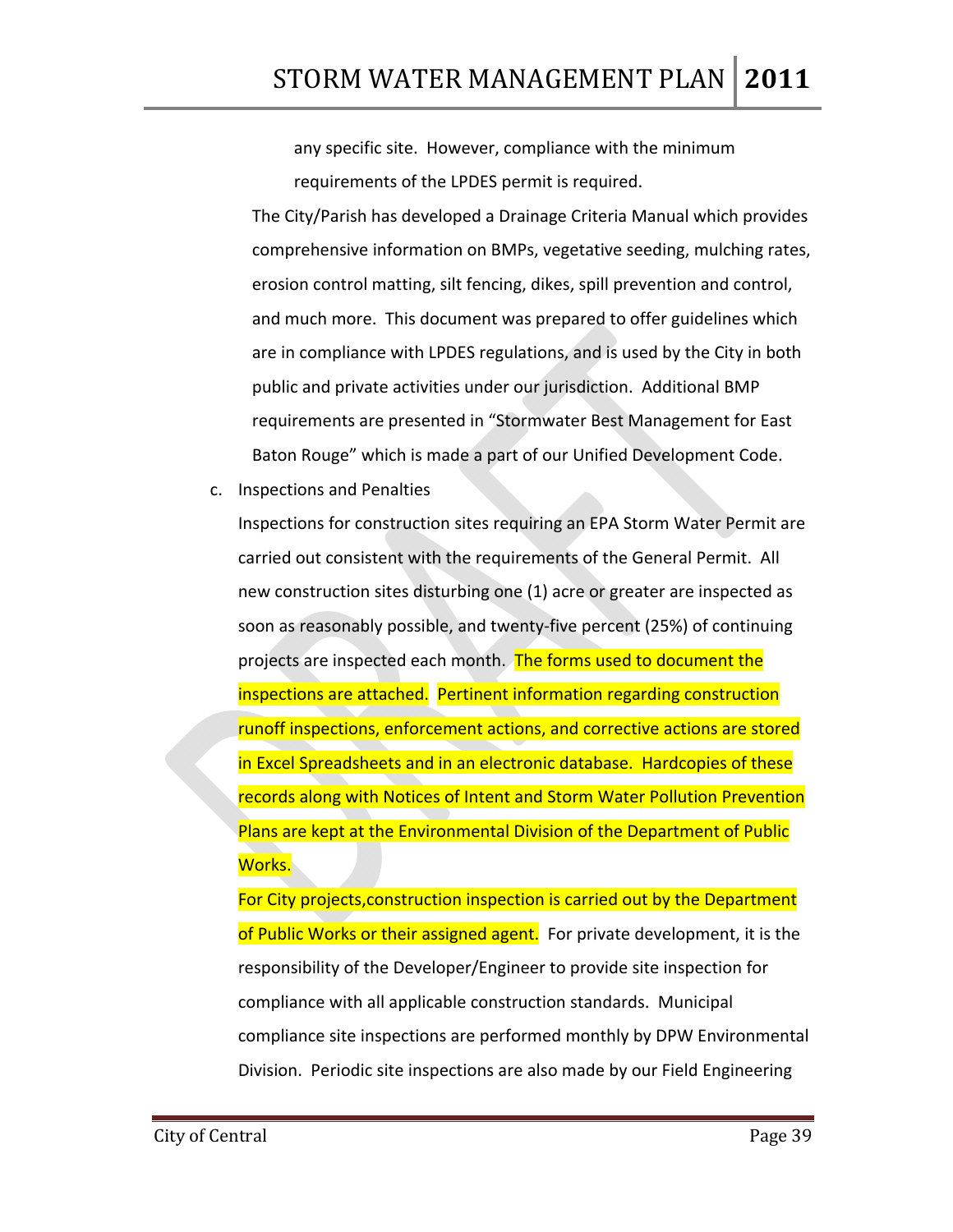personnel for private development which will be turned over for public maintenance. However, the full time day‐to‐day inspection is the responsibility of the Developer/Engineer as noted above. Violations found during inspections are categorized according to their magnitude, and enforcement action is taken which is consistent with penalties referenced in existing ordinances.

d. Educational Outreach

Education of construction site operators regarding the source, control, and impact of pollutants contained in construction site runoff begins with a public outreach program. The Louisiana Department of Environmental Quality has established a "Nonpoint Source Program" to identify, educate and inform our citizens of the potential hazards of nonpoint source pollution – www.nonpoint.deq.louisiana.gov

The Department of Public Works Environmental Division notifies building permit applicants of the need to obtain a LPDES storm water permit. The DPW Environmental Division also informs applicants of the need for a Stormwater Pollution Prevention Plan, as required by City Ordinances and/or the LPDES permit.

The DPW Engineering Division has developed erosion and sedimentation control standards for construction activities within the City of Central.

- 1. Annually reviewing ordinances and summarizing a list of any proposed revisions to be included in the annual report
- 2. Track the number of compliance assistance meetings conducted by the Environmental Division
- 3. Include a summary in the annual report of the number & type of inspections, enforcement actions, and corrective actions taken
- 4. Develop a flow chart of the various violations and their corresponding corrective actions
- 5. Develop and distribute educational materials to raise awareness of the hazards of nonpoint source pollution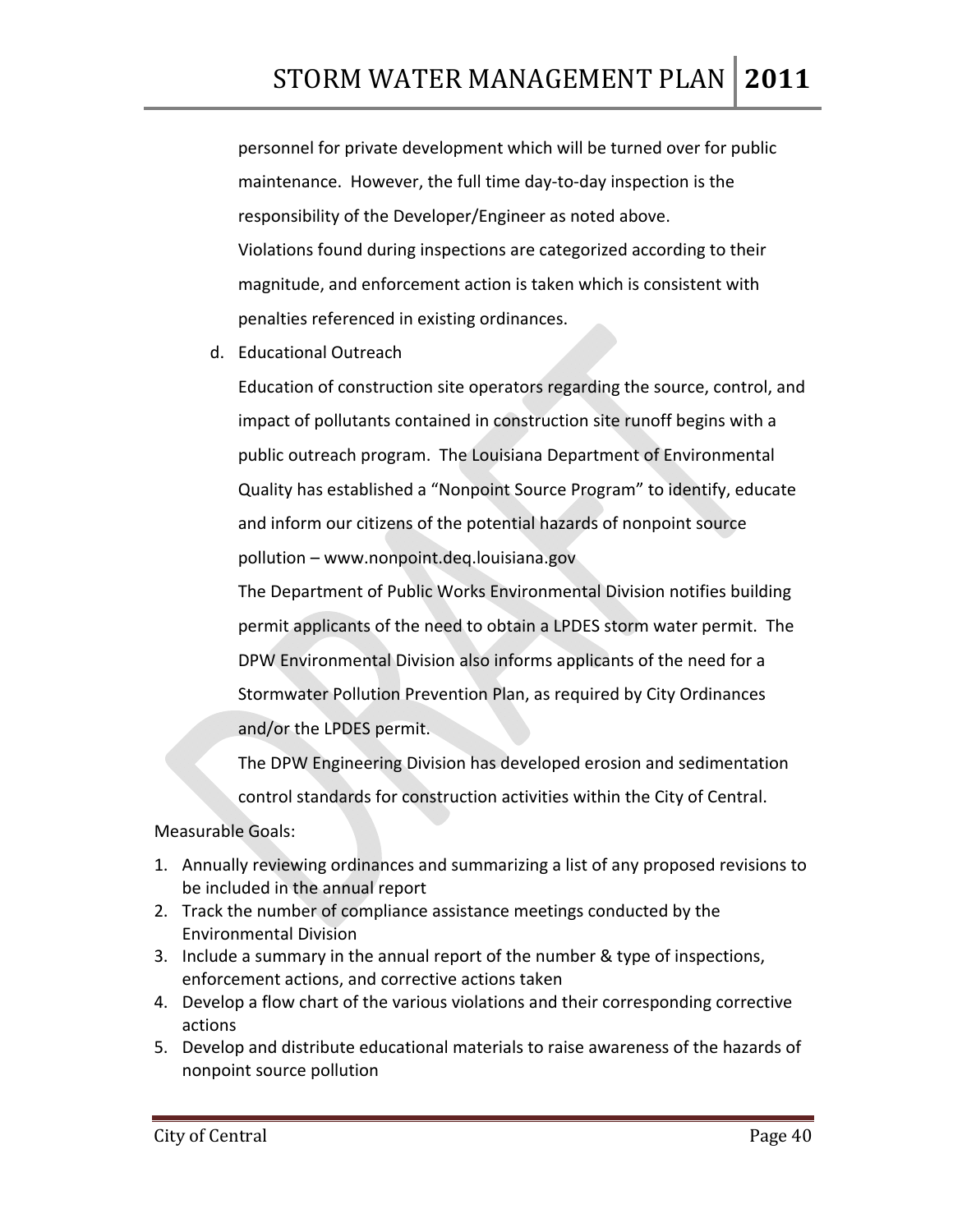#### **10. PUBLIC EDUCATION PROGRAM 40 CFR 122.34**

In accordance with 40 CFR 122.34, the following is a description of a program to promote, publicize and increase awareness in the following areas:

- Increased public participation in reporting of illicit discharge and/or improper disposal of hazardous materials
- Increased awareness of the proper disposal of used motor vehicle fluids and household hazardous wastes, and
- Increased education in the proper use, application and disposal of pesticides, herbicides and fertilizers in both the public and private sectors

The educational materials utilized will be translated technical information that the general public can easily understand. The goal of this program is to increase the general citizenry's knowledge of the impact of stormwater discharge.

- a. Public Education of Illicit Discharge
	- i. Advertising the phone number for the Municipal Services Center
	- ii. Tracking the type and volume of complaints in an electronic database
- b. Proper Disposal of Used Motor Vehicle Fluids and Household Wastes
	- i. The City/Parish Recycling Center maintains a website that provides information about its recycling programs. The information can be found at [http://brgov.com/DEPT/recycle/.](http://brgov.com/DEPT/recycle/) Available information includes the names and locations of businesses accepting used motor oil and household hazardous wastes throughout the year as well as other materials such as metals and computers. This website includes a special link aimed at school age children.
- c. Public Education of the proper use, application and disposal of pesticides, herbicides and fertilizers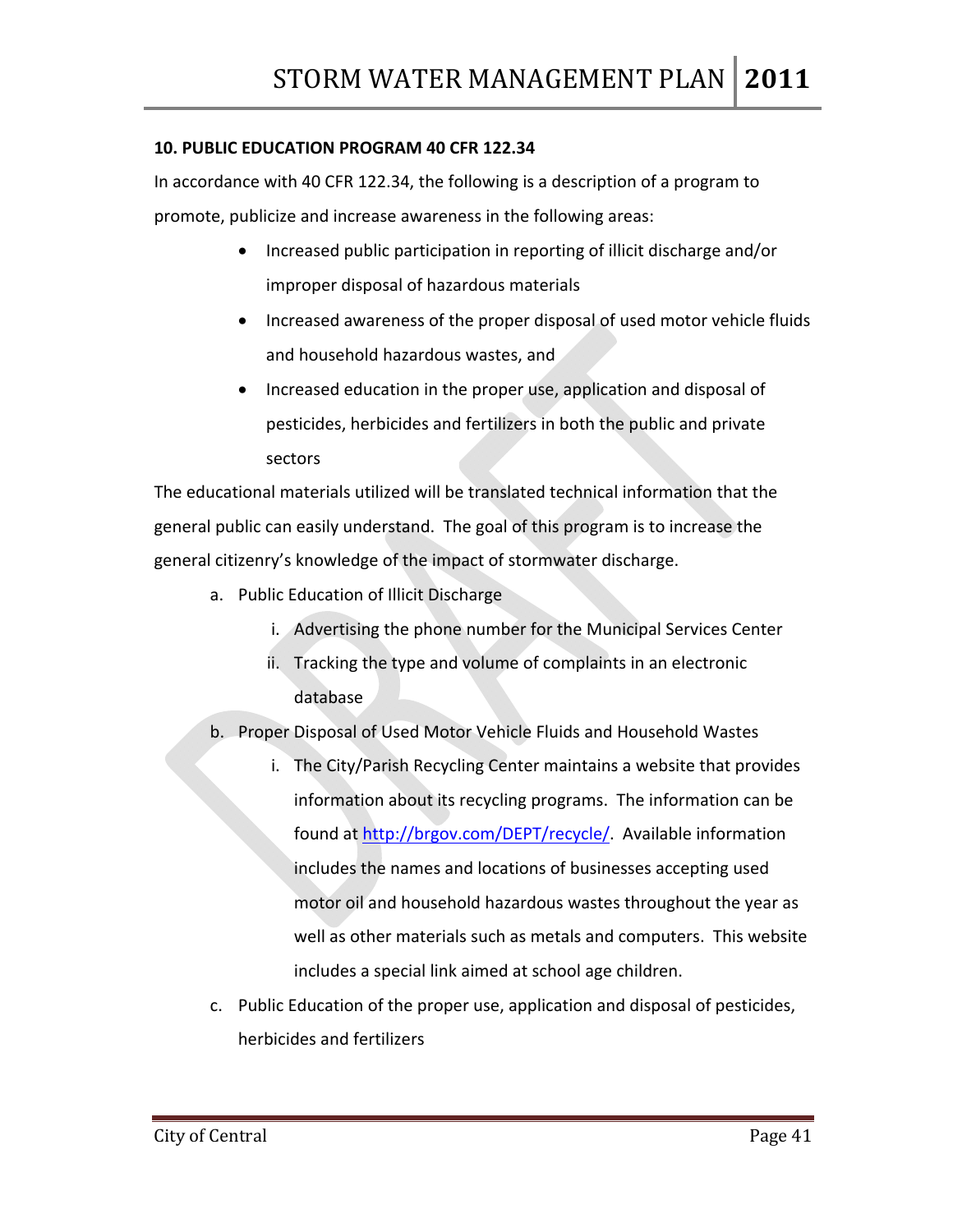i. Household Hazardous Materials Collection Day is a free annual event devoted to raising awareness about the proper disposal of household hazardous waste. During this event, residents are encouraged to take poisons, flammable liquids, corrosive and other materials to the designated drop‐off areas. These items are then disposed of in a safe and environmentally responsible manner.

- 1. Investigate all complaints regarding illicit discharge, improper disposal of hazardous materials and construction site noncompliance, and include a summary of these along with the corrective actions taken in the annual report.
- 2. Central remains a part of the Parishwide recycling program which includes weekly pickup of recycled materials from approximately 122,000 residences.
- 3. Participate in the annual Earth Day events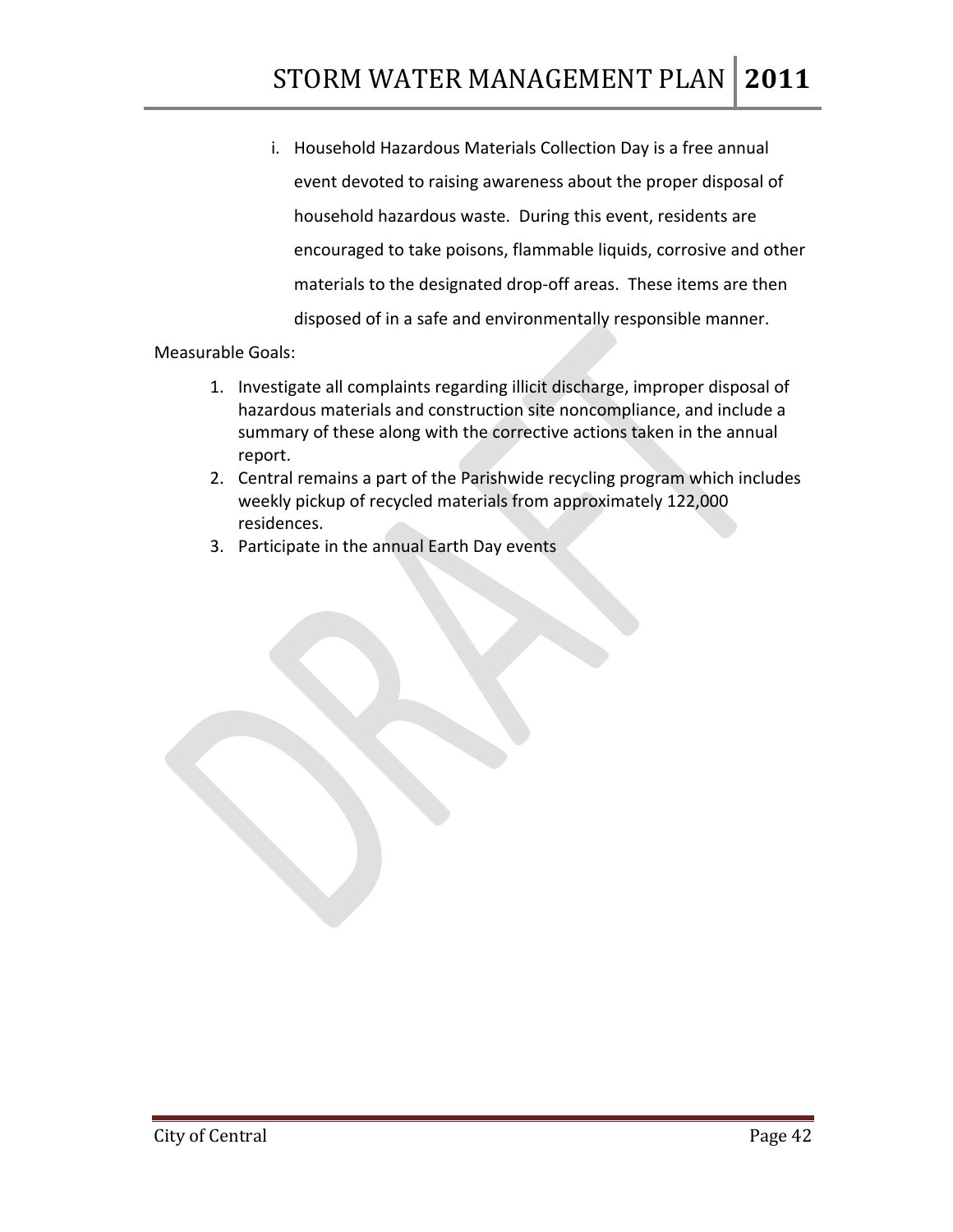#### **11. MONITORING PROGRAM 40 CFR 122.26(d)(2)(iv)(A)(6)**

- a. In accordance with 40 CFR 122.26 (d) (2) (iv) (A) (6) the following is a description of monitoring programs to track and reduce pollutants in stormwater runoff
- b. Dry Weather and Wet Weather Screening Programs
- c. See Section 6
- d. Industrial and High Risk Runoff Monitoring Program
- e. The Municipal Sanitary Landfill is maintained and monitored by the City/Parish
- f. The Parish maintains and monitors the three (3) WWTPs in East Baton Rouge Parish
- g. Program to prevent "floatables" from entering the MS4
- h. The City will remove solids and debris from the streets and ditches with a series of regular maintenance procedures.
- i. Erosion control will be maintained with use of rip-rap, compaction of soils, placement of geosynthetic materials, and proper vegetative maintenance. Shrubbery and other debris will be removed utilizing backhoes, draglines, and other heavy equipment as needed. Additionally, regular maintenance will be done on a rotating schedule which will include dredging of canals, clearing of right‐of‐way, mowing of canals banks, clearing and grading roadside ditches, and repairing drainage outfalls, cave‐ins, culverts & pipes. The regular schedule will be deviated from in the event an emergency situation arises which required immediate action to prevent further damage to the MS4 and/or the environment.
- j. Stagnant and/or standing water in drainage canals, ditches and catch basins will be collected by a vacuum truck and disposed of into the sanitary sewer system. Collected debris, solids, and floatables will be disposed of at the City/Parish North Landfill. The volume of collected debris will be